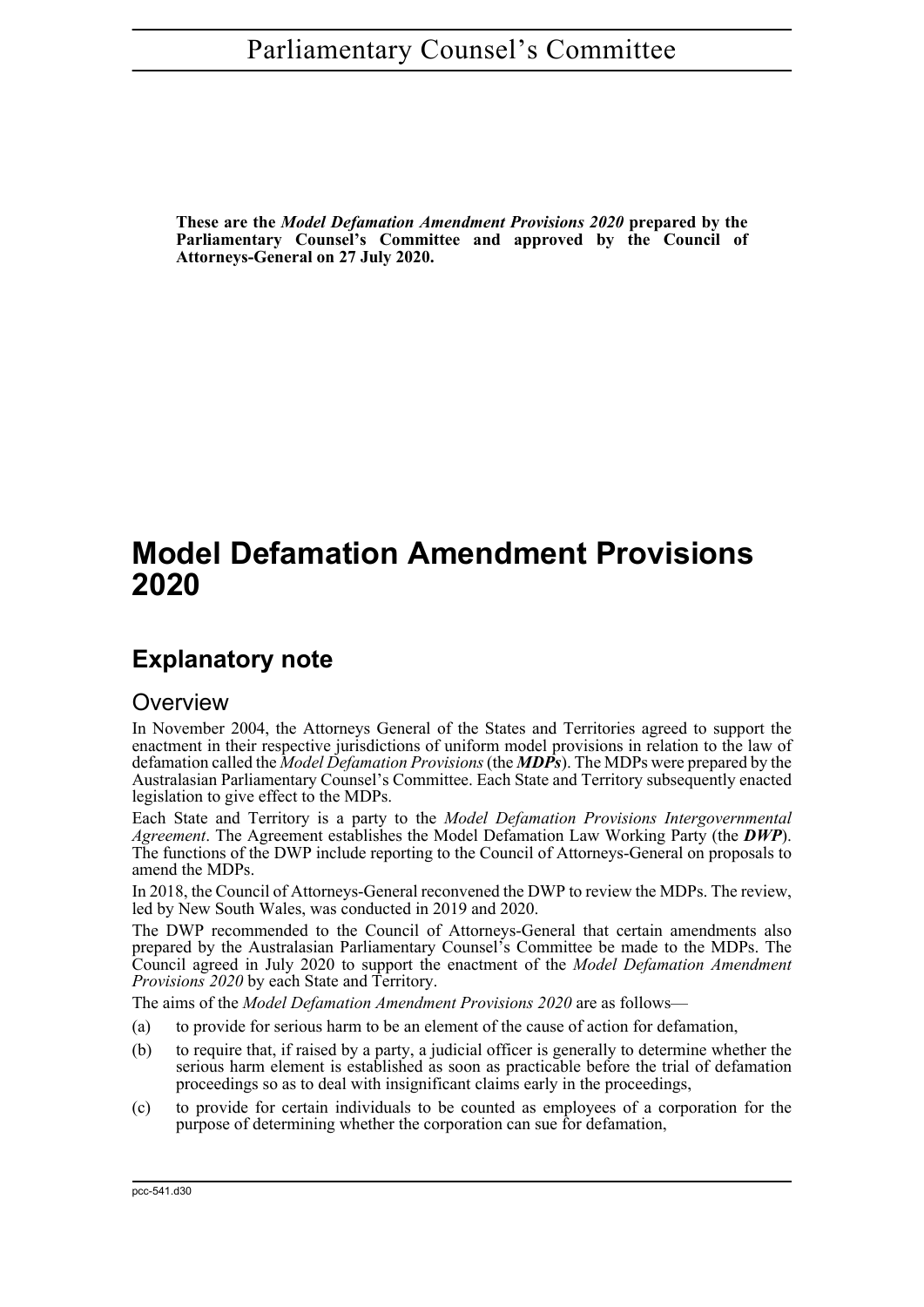Model Defamation Amendment Provisions 2020 Explanatory note

- (d) to require a concerns notice to be given to the publisher of matter that is or may be defamatory before defamation proceedings may be commenced against the publisher in respect of the matter,
- (e) to make various amendments with respect to the form, content and timing for concerns notices and offers to make amends,
- (f) to clarify that a defendant may plead back imputations relied on by the plaintiff as well as those relied on by the defendant to establish the defence of contextual truth,
- (g) to provide for a defence for the publication of defamatory matter concerning an issue of public interest,
- (h) to provide for a defence in respect of peer reviewed matters published in academic or scientific journals,
- (i) to clarify when material is sufficiently identified in a publication of defamatory matter for it to be treated as proper material on which to base the defence of honest opinion,
- (j) to make it clear that the maximum amount of damages for non-economic loss specified by the MDPs operates to create a scale or range of damages rather than a cap,
- (k) to require the leave of the court to commence defamation proceedings against certain associates of a defendant previously sued for defamation in respect of the publication of the same matter,
- (l) to provide that an election to have defamation proceedings tried by jury can be revoked only with the consent of all the parties or with the leave of the court on the application of a party,
- (m) to allow a court to determine costs in respect of defamation proceedings that end because of the death of a party if it is in the interests of justice to do so,
- (n) to introduce a single publication rule concerning the limitation period for multiple publications of the same defamatory matter by the same publisher or an associate of the publisher so that—
	- (i) the start date of the 1-year limitation period for each publication runs from the date of the first publication, and
	- (ii) for an electronic publication, the start date runs from when it is uploaded for access or sent to the recipient rather than when it is downloaded or received,
- (o) to provide for the limitation period for commencing defamation proceedings to be extended to enable pre-trial processes to be concluded and to provide courts with greater flexibility to extend the limitation period,
- (p) to allow notices and other documents to be sent to an email address specified by the recipient for the giving or service of documents,
- (q) to make certain other consequential or related amendments.

## Outline of provisions

**Clause 1** provides for the name of the model amendments to be the *Model Defamation Amendment Provisions 2020*.

**Clause 2** provides that Schedule 1 sets out the model amendments to the MDPs.

## **Schedule 1 Model amendments to Model Defamation Provisions**

## **Persons to be counted as employees when determining if a corporation can sue**

Section 9 of the MDPs provided that generally a corporation did not have a cause of action for defamation. However, a corporation that was not a public body could still sue for defamation if—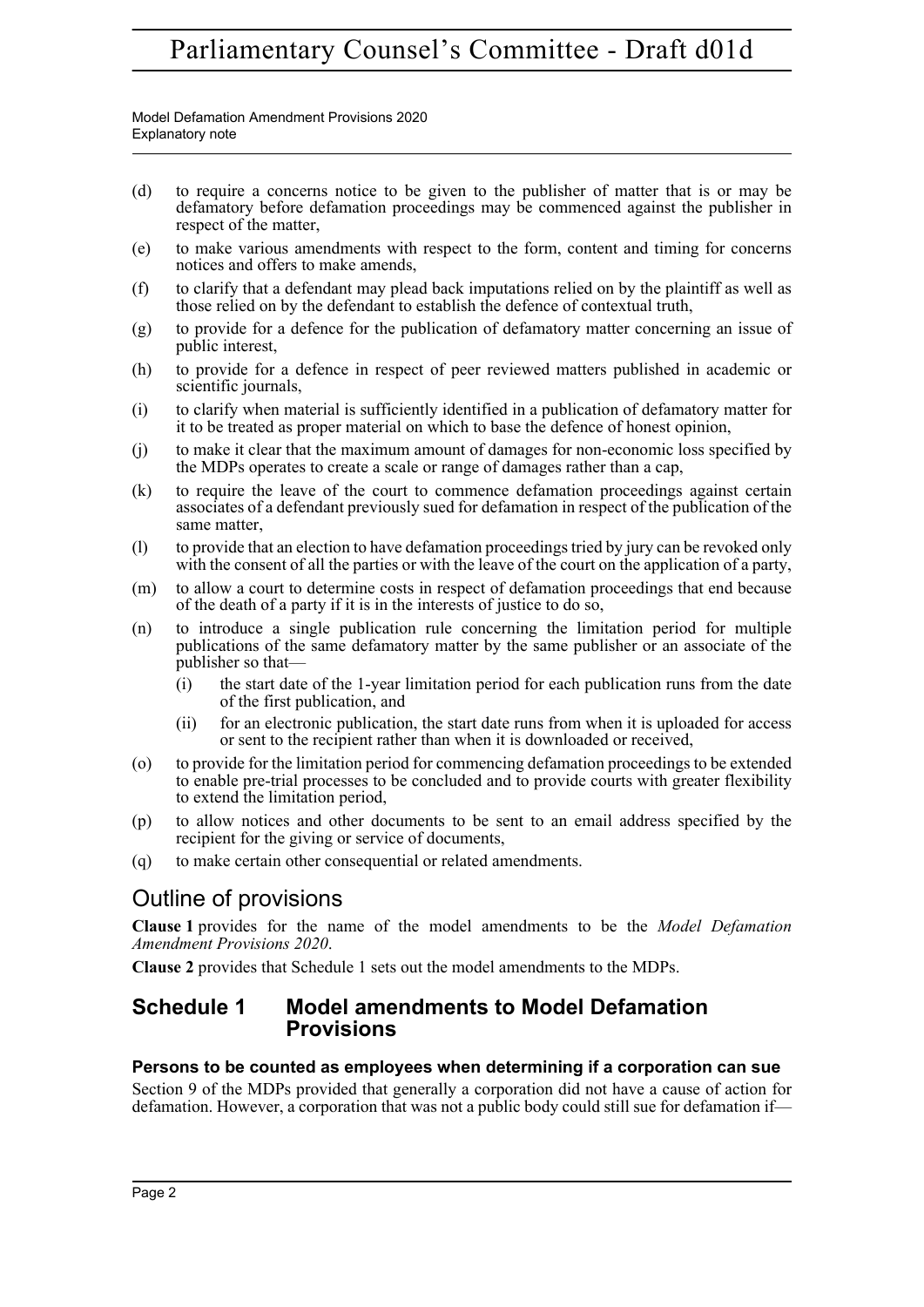Model Defamation Amendment Provisions 2020 Explanatory note

- (a) the objects for which the corporation was formed did not include obtaining financial gain for its members or corporators, or
- (b) the corporation employed fewer than 10 persons and was not related to another corporation (with related being defined by reference to section 50 of the *Corporations Act 2001* of the Commonwealth).

Section 9 did not define the term *employee*, so the term would have its ordinary meaning. The ordinary meaning of the term does not include persons who provide services other than under a contract of service. For example, it does not include independent contractors and other non-employees even though they may have major roles in the operations of the corporation.

The inability to count these kinds of persons as employees could enable some corporations operating for financial gain to avoid the general prohibition on corporations suing for defamation because of the way their businesses are structured.

**Schedule 1[4]** inserts a definition of *employee* so that it includes any individual (whether or not an independent contractor) who is—

- (a) engaged in the day to day operations of the corporation other than as a volunteer, and
- (b) subject to the control and direction of the corporation.

**Schedule 1[2]**, when read with the amendment made by **Schedule 1[3]**, will also exclude corporations that are associated entities of other corporations from having a cause of action for defamation (currently, the exclusion is limited to those related to other corporations). **Schedule 1[1]** defines *associated entity* to have the same meaning as in section 50AAA of the *Corporations Act 2001* of the Commonwealth. This change is consistent with other amendments made that refer to associated entities. **Schedule 1[1]** also inserts a definition of *excluded corporation* to facilitate the use of the term throughout the MDPs.

## **Costs may be awarded in defamation proceedings ending because of party's death**

Section 10 of the MDPs prevented a person (including a personal representative of a deceased person) from asserting, continuing or enforcing a cause of action for defamation in relation to—

- (a) the publication of defamatory matter about a deceased person, or
- (b) the publication of defamatory matter by a deceased person.

On one interpretation, the section may prevent a court from awarding costs in defamation proceedings that end because the plaintiff or defendant dies.

**Schedule 15** makes it clear that a court is not prevented, if it considers it in the interests of justice to do so, from determining the question of costs for defamation proceedings discontinued because of the death of a party.

## **Serious harm as element of the cause of action**

Before the enactment of the MDPs, at general law a plaintiff had to prove material loss (or *special damage*) if the publication of defamatory matter was slanderous, but not if it was libellous. Generally libel was the publication of defamatory matter in a written or other permanent form while slander was the publication of defamatory matter in a form that is temporary and merely audible.

Section 7 of the MDPs provided that there was to be no distinction between slander and libel. As a result, all publications of defamatory matter were actionable without proof of special damage. However, section 33 of the MDPs made it a defence to the publication of defamatory matter if the defendant proved that the circumstances of publication were such that the plaintiff was unlikely to sustain any harm. The defence is called the defence of triviality.

Section 1 of the *Defamation Act 2013* of the United Kingdom (the *UK Defamation Act*) requires a plaintiff to prove in an action for defamation that the defamatory publication has caused, or is likely to cause, serious harm to the reputation of the plaintiff. If the plaintiff is a corporation trading for profit, the corporation must also prove that serious financial loss has been caused or is likely to be caused.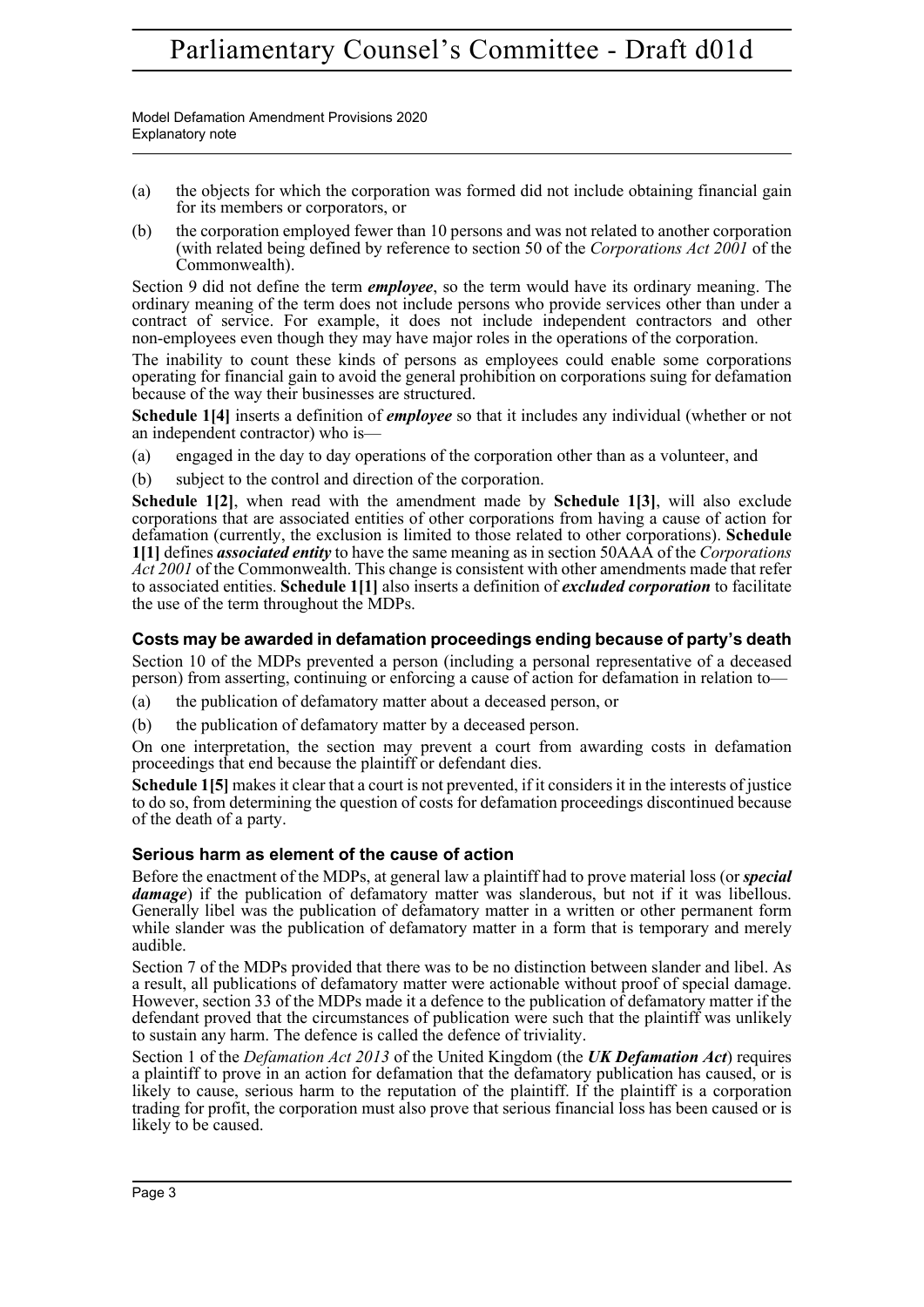Model Defamation Amendment Provisions 2020 Explanatory note

**Schedule 1[6]** provides, consistently with the approach taken in the UK Defamation Act, for it to be an element of the cause of action for defamation for the plaintiff to prove the publication of the defamatory matter has caused, or is likely to cause, serious harm to the reputation of the plaintiff. Also, excluded corporations suing for defamation must prove serious financial loss.

In addition, a procedure is set out for determining whether the element is established. The principal features of the procedure are as follows—

- (a) the judicial officer is to determine whether the element is established rather than the jury (if there is one),
- (b) whether the element is established can be determined either before trial or during the trial of defamation proceedings on the judicial officer's own motion or on the application of a party,
- (c) if a party applies for the serious harm element to be determined before the trial for the proceedings commences, the judicial officer is to determine the issue as soon as practicable before the trial commences unless satisfied that there are special circumstances justifying the postponement of the determination to a later stage of the proceedings (including during the trial).

The purpose of the procedure is to encourage the early resolution of defamation proceedings by enabling the issue to be dealt with as a threshold issue.

**Schedule 1[23] and [24]** make consequential amendments to section 22 of the MDPs concerning the respective roles of judicial officers and juries in jurisdictions where jury trials are allowed to recognise that the determination of the element is a matter for the judicial officer rather than the jury.

**Schedule 1[32]** removes the defence of triviality because the onus will now be on the plaintiff to prove serious harm in order to bring a successful action for defamation. Accordingly, there is no need for the defendant to prove the harm was trivial.

## **Concerns notice required before commencing proceedings**

Part 3 of the MDPs set out provisions to encourage the resolution of civil disputes about the publication of potentially defamatory matter without litigation.

In particular, the provisions of Division 1 of Part 3 apply if a person (the *publisher*) publishes matter (the *matter in question*) that is, or may be, defamatory of another person (the *aggrieved person*). The principal features of these provisions are as follows—

- (a) the aggrieved person may give the publisher a concerns notice setting out the imputations of which the aggrieved person complains and certain other matters,
- (b) the publisher may seek further particulars after a concerns notice is given,
- (c) the publisher may make an offer to make amends in the form provided by the provisions, but not if it is made after 28 days of the concerns notice being given or after a defence is served in defamation proceedings for the matter in question,
- (d) the aggrieved person cannot assert, continue or enforce an action for defamation against the publisher in relation to the matter in question if the publisher carries out the terms of an offer of amends accepted by the aggrieved person,
- (e) the publisher has a defence in defamation proceedings for the matter in question if the aggrieved person refuses to accept a reasonable offer to make amends made in compliance with certain requirements.

It is not mandatory under these provisions for the aggrieved person to give a concerns notice to the publisher. Consequently, the aggrieved person may commence defamation proceedings instead of giving a concerns notice.

However, if the aggrieved person does not give a concerns notice, it is open to the publisher to make an offer of amends until proceedings are commenced and a defence is filed. The rejection of a reasonable offer of amends might result in a defence for the publisher in these circumstances.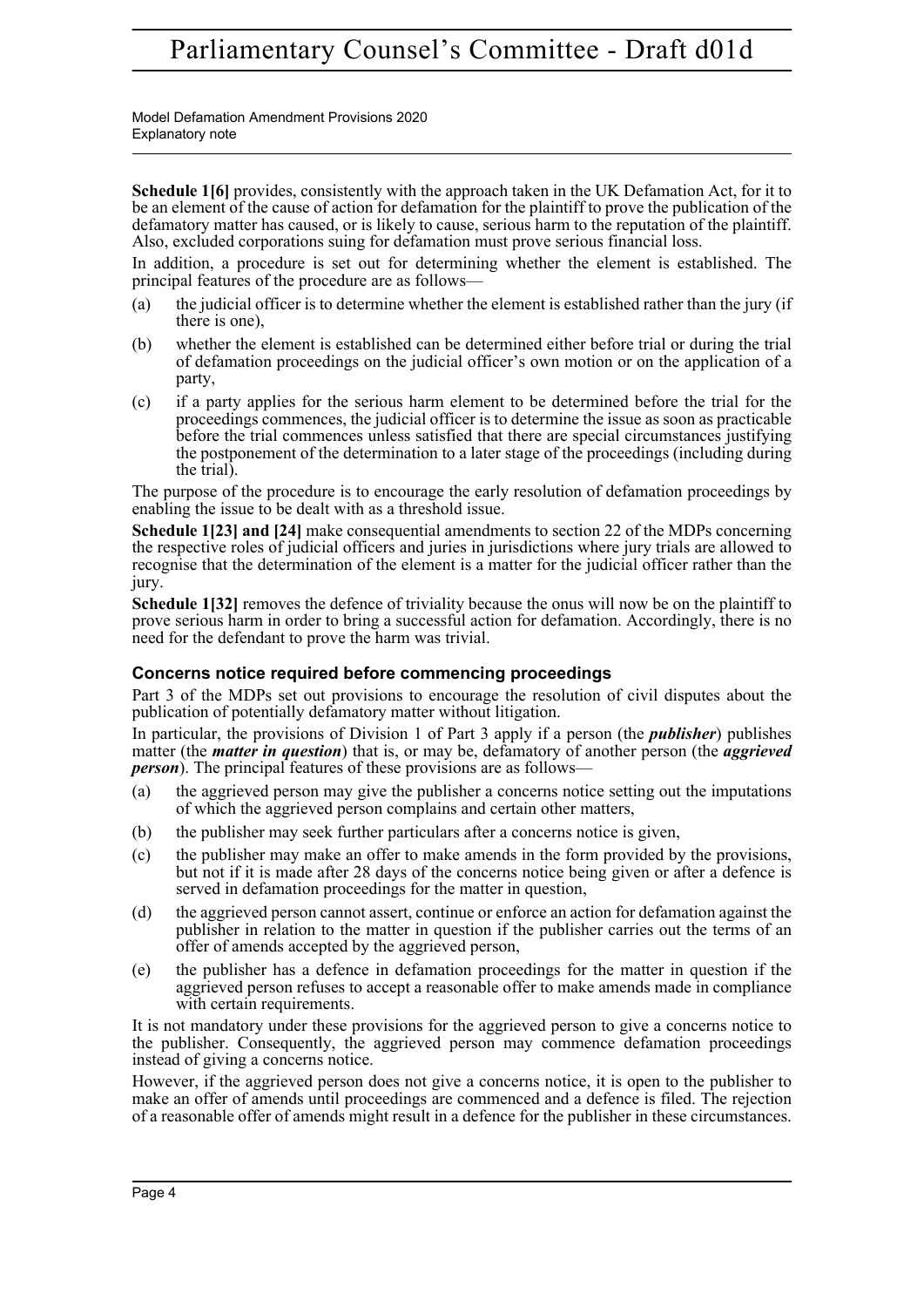Model Defamation Amendment Provisions 2020 Explanatory note

**Schedule 1[9]** provides that an aggrieved person cannot commence defamation proceedings unless—

- (a) the person has given the proposed defendant a concerns notice in respect of the matter concerned, and
- (b) the imputations to be relied on by the person in the proposed proceedings were particularised in the concerns notice, and
- (c) the applicable period for an offer to make amends has elapsed.

The *applicable period* for an offer to make amends is defined in section 14, as amended by **Schedule 1[10] and [11]**, to cater for an extended period beyond 28 days of a concerns notice being given if further particulars for the concerns notice have been requested.

The court may grant leave for the commencement of proceedings despite non-compliance with the precondition referred to in paragraph (c) above, but only if the plaintiff satisfies the court—

- (a) the commencement of proceedings after the end of the applicable period for an offer to make amends contravenes the limitation law, or
- (b) it is just and reasonable to grant leave.

**Schedule 1[7]** alters the heading to Division 1 of Part 3 to give greater prominence in the MDPs to concerns notices.

## **Form and content of concerns notices**

Section 14 of the MDPs provided for what should be included in a concerns notice. However, it did not expressly provide for the form the notice should take.

Section 14 also prevented a publisher from making an offer to make amends if made after 28 days of the concerns notice being given or after a defence is served in defamation proceedings for the matter in question. However, the publisher could request further particulars to be provided by the aggrieved person within 14 days.

The New South Wales Court of Appeal has held a statement of claim for defamation may constitute a concerns notice if it includes the matters required to be specified in a concerns notice. See *Mohareb v Booth* [2020] NSWCA 49 at [11], citing its previous judgment to this effect in *Zoef v Nationwide News Pty Ltd* (2016) 92 NSWLR 283 at [92].

However, the purpose behind concerns notices is to avoid litigation altogether. The provisions about concerns notices appear in Part 3 of the MDPs, which is headed "Resolution of civil disputes without litigation". In contrast, Part 4 is headed "Litigation of civil disputes".

In addition, it has been suggested that the matters currently required to be specified in a concerns notice may be insufficient to enable publishers to assess whether there is a case to answer, particularly in respect of electronic publications.

**Schedule 1[8]** relocates provisions about concerns notices into its own section. It states the requirements for the content of a concerns notice to include—

- (a) requiring the notice to specify the location where the matter in question can be accessed (for example, a webpage address), and
- (b) requiring the notice to inform the publisher of the harm that the aggrieved person considers to be serious harm to the person's reputation caused, or likely to be caused, by the publication of the matter in question, and
- (c) requiring an excluded corporation giving a notice to also provide information about what it considers to be serious financial loss caused, or likely to be caused, by the publication of the matter in question, and
- (d) requiring an aggrieved person, if practicable, to provide the publisher with a copy of the matter in question together with the notice.

**Schedule 1[8]** also makes it clear that a document that is required to be filed or lodged to commence defamation proceedings cannot be used as a concerns notice.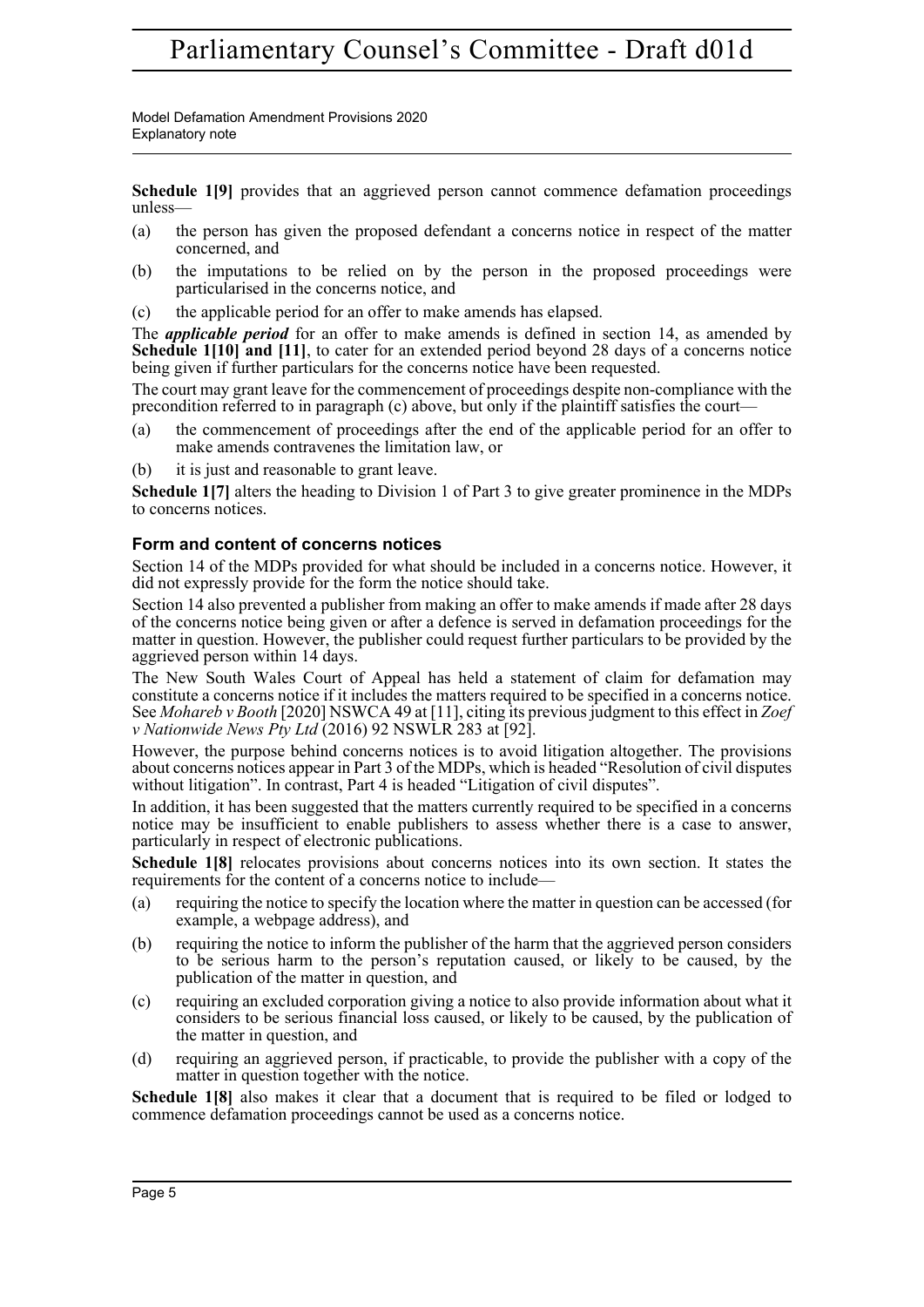Model Defamation Amendment Provisions 2020 Explanatory note

**Schedule 1[10] and [11]** extend the 28-day period for making an offer to make amends if further particulars are requested in a further particulars notice and they are provided 15 days or more after the concerns notice is given. However, the extension applies only in respect of the first further particulars notice if there is more than one. **Schedule 1**[11] also remove provisions concerning concerns notices being relocated by **Schedule 1[8]**. **Schedule 1[1]** also inserts definitions of *concerns notice* and *further particulars notice* to facilitate the use of those terms throughout the MDPs.

The extended time will enable procedures involving concerns notices and offers to make amends to be completed before the commencement of defamation proceedings.

A definition for the expression *applicable period* for an offer to make amends is used to cater for the differing periods depending on whether there has been a request for further particulars. **Schedule 1[1]** applies the definition to the whole of the MDPs.

## **Form and duration of offers to make amends**

Section 15 of the MDPs provided for the form and content of offers to make amends. Some of them were mandatory, others not.

Currently, there is no requirement concerning how long an offer to make amends needs to be kept open for acceptance.

The publisher is required to include an offer to publish, or join in publishing, a reasonable correction of the matter in question or, if the offer is limited to any particular defamatory imputations, the imputations to which the offer is limited. However, it is insufficient for this purpose to publish, or join in publishing, a clarification of or additional information about the matter where this would address the concern of the aggrieved person.

Also, there has been some uncertainty about whether or not certain offers to redress the harm sustained by the aggrieved person are mandatory.

**Schedule 1[12]** requires an offer to make amends to be open for at least 28 days commencing on the day the offer is made.

**Schedule 1[13]** enables an offer to make amends to include an offer to publish, or join in publishing, a clarification of, or additional information about, the matter in question as an alternative to a reasonable correction.

**Schedule 1[16]** relocates provisions concerning offers to redress the harm sustained by the aggrieved person to make it clear that the inclusion of these matters is not mandatory. Also, it makes it clear that offers of redress can include an offer to remove a publication made in electronic form. **Schedule 1[14], [15] and [17]** make consequential amendments to facilitate the relocation of these provisions.

## **Defence of failure to accept reasonable offer to make amends**

Section 18 of the MDPs provided a publisher with a defence in defamation proceedings if the aggrieved person fails to accept a reasonable offer to make amends. The defence has 2 preconditions in addition to reasonableness.

The first precondition is that the publisher made the offer as soon as practicable after becoming aware that the matter is or may be defamatory. As previously noted, section 14 of the MDPs currently prevents a publisher from making an offer to make amends if made after 28 days of a concerns notice being given or after a defence is served in defamation proceedings for the matter in question.

The second precondition is that the publisher was ready and willing, on acceptance of the offer by the aggrieved person, to carry out the terms of the offer at any time before the trial. This precondition has been read as precluding reliance on the defence even if the publisher remains ready and willing to carry out the terms of the offer during the trial.

The defence is currently required to be determined by a jury in jurisdictions where jury trials are allowed because of the operation of section 22 of the MDPs. Section 22 generally requires juries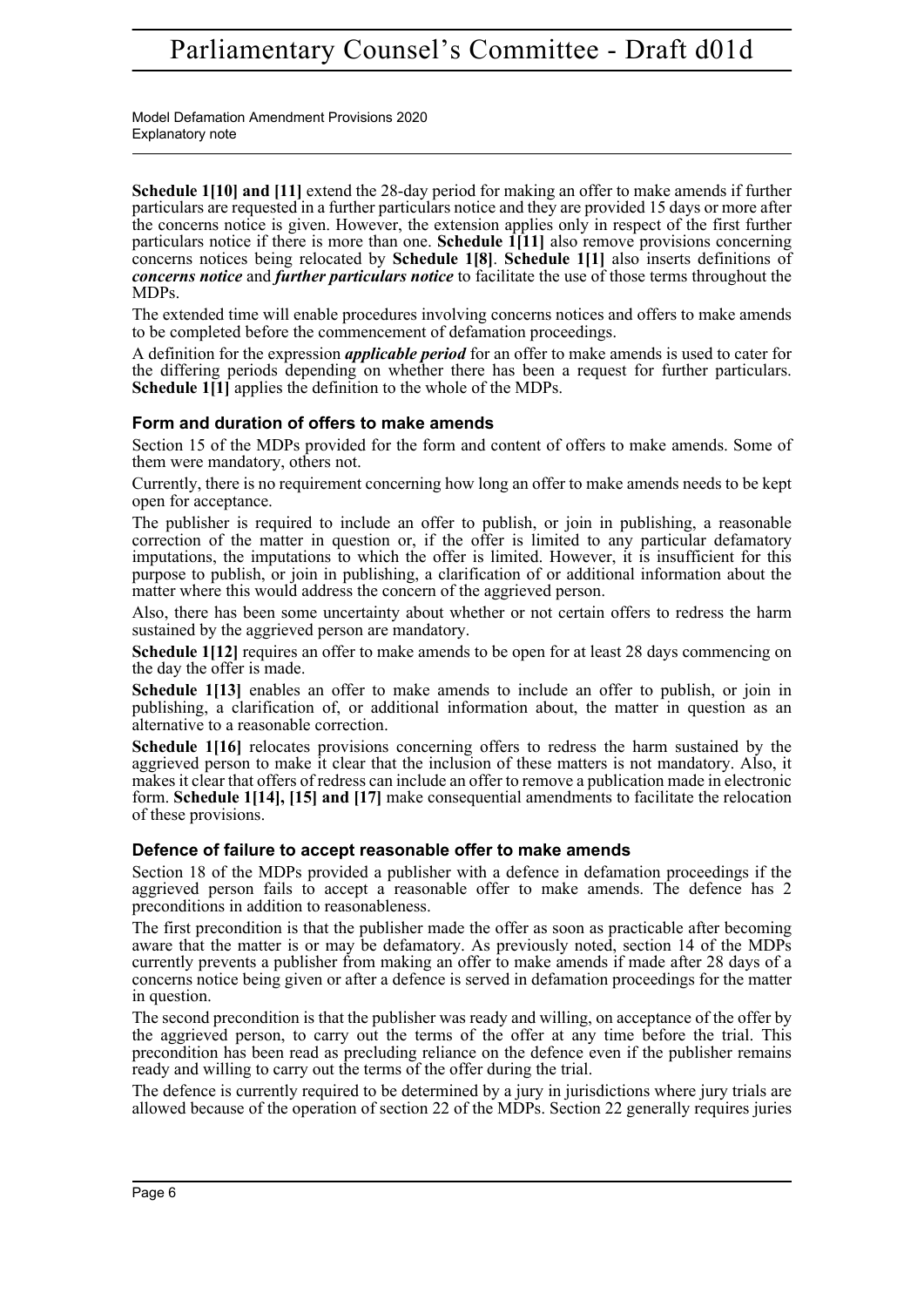Model Defamation Amendment Provisions 2020 Explanatory note

to determine defences. There are concerns about the potential for jury prejudice if juries have before them an offer to make amends when considering other defences in proceedings.

Schedule 1<sup>[18]</sup> alters the first precondition so that the offer must be made as soon as reasonably practicable after the publisher was given a concerns notice in respect of the matter (and, in any event, within the applicable period for an offer to make amends).

**Schedule 1[19]** alters the second precondition so that the defence can be relied on if the publisher remains ready and willing to carry out the terms of the offer during the trial.

**Schedule 1[20]** provides for the judicial officer (rather than the jury) to determine whether the defence is established in jurisdictions where jury trials are allowed.

**Schedule 1[23] and [24]** make consequential amendments to section 22 of the MDPs concerning the respective roles of judicial officers and juries in jurisdictions where jury trials are allowed to recognise that the determination of the defence is a matter for the judicial officer rather than the jury.

## **Election for jury can be revoked only if all parties consent**

Section 21 of the MDPs enabled a party to defamation proceedings in jurisdictions where jury trials for defamation are allowed to elect to have a jury trial.

Section 21 also provided that an election may be made unless a court orders otherwise. In particular, the section provided that (without limiting its power to order otherwise) a court may order that defamation proceedings are not to be tried by jury if—

- (a) the trial requires a prolonged examination of records, or
- (b) the trial involves any technical, scientific or other issue that cannot be conveniently considered and resolved by a jury.

In *Wagner v Harbour Radio Pty Ltd* [2017] QSC 222 at [8], Applegarth J indicated that the broad discretion to order otherwise does not mean that the right of a party to elect to have a jury trial should be lightly displaced given the historic and enduring role of juries in defamation proceedings. His Honour also held at [77] that ultimately he was required to consider whether the interests of justice are served by exercising the discretion to displace the election.

However, section 21 did not provide expressly for whether an election could be revoked by a party once it was made.

There are conflicting cases concerning whether an election can be revoked by the party who made it after the election is made. In *Chel v Fairfax Media Publications Pty Ltd (No 2)* [2015] NSWCA 379 the New South Wales Court of Appeal held an election cannot be revoked. However, in *Kencian v Watney* [2015] QCA 212 the Queensland Court of Appeal held it can be revoked.

**Schedule 1[22]** enables an election to be revoked only—

- (a) with the consent of all the parties to the proceedings, or
- (b) if all the parties do not consent, with the leave of the court on the application of a party.

The court will be permitted to grant leave only if satisfied it is in the interests of justice for the election to be revoked.

The purpose behind the provisions concerning leave is to enable a court to allow an election to be revoked if the parties cannot agree and the circumstances of the case are such that it is in the interests of justice to allow the revocation. The discretion to allow a revocation will be available only if an election has been made in circumstances where the court has not already ordered that there should not be a jury trial.

Like the discretion to order there be no jury trial, the discretion to allow a revocation of an election is not intended to allow the election to be displaced lightly. An example where it might be in the interests of justice to allow a revocation is if pre-trial publicity has created an unacceptable climate of hostility or prejudice against a party.

**Schedule 1[21]** relocates an existing provision concerning when the court can dispense with a jury as this will usually occur when an election is sought to be made rather than after it is made.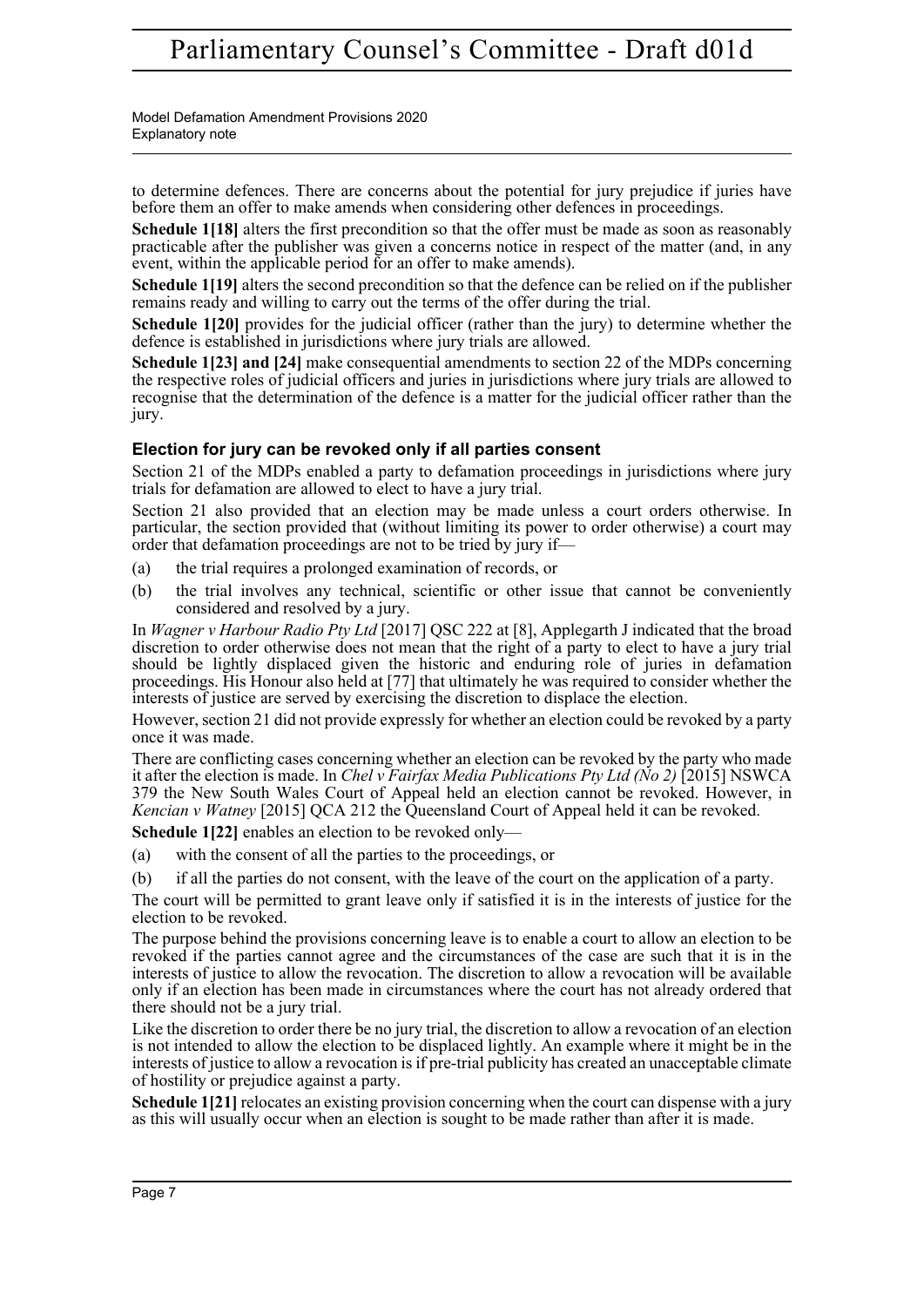Model Defamation Amendment Provisions 2020 Explanatory note

## **Leave to sue associates of previously sued defendant**

Section 23 of the MDPs required a person to obtain the leave of the court to commence defamation proceedings if the person has already brought defamation proceedings for damages (whether in this jurisdiction or elsewhere) against the same defendant in relation to the same or any other publication of the same or like matter.

Currently, section 23 does not prevent a person bringing defamation proceedings for damages against persons who were closely associated with a previously sued defendant at the time of the publication, for example employees or contractors of the previous defendant. This can result in multiple proceedings in respect of the same matter simply because the plaintiff chooses to sue an associate rather than the previous defendant.

**Schedule 1[25]** recasts section 23 so that it also requires the leave of the court to bring defamation proceedings against associates of the previous defendant. These are persons who, at the time of the publication by the previous defendant, were—

- (a) employees of the defendant, or
- (b) persons publishing matter as contractors of the defendant, or
- (c) associated entities of the defendant (or employees or contractors of these associated entities).

## **Pleading back plaintiff's imputations for defence of contextual truth**

Section 26 of the MDPs provided for a defence of contextual truth. The defence deals with the case where the publication of defamatory matter carries defamatory imputations some of which are substantially true. The defence operates when the defamatory imputations of which the plaintiff complains do not further harm the reputation of the plaintiff because of the substantially true imputations.

The defence of contextual truth in the MDPs was intended to adopt the defence of contextual truth created by section 16 of the repealed *Defamation Act 1974* of New South Wales. Under the defence in New South Wales, a defendant could rely on imputations to establish the defence even if they had been pleaded by the plaintiff. Relying on the plaintiff's imputations for this purpose was known as "pleading back".

Differences between the wording of section 26 of the MDPs and section 16 of the repealed *Defamation Act 1974* of New South Wales have caused uncertainty about whether a defendant can plead back a plaintiff's imputations under provisions based on the MDPs. In *Besser v Kermode* [2011] NSWCA 174, the New South Wales Court of Appeal decided it was not permissible to plead back a plaintiff's imputations.

**Schedule 1[26]** reformulates the defence of contextual truth to make it clear that, in order to establish the defence, a defendant may plead back substantially true imputations originally pleaded by the plaintiff.

## **Defence of publication of matter concerning an issue of public interest**

Section 30 of the MDPs created a defence of qualified privilege for the publication of defamatory matter to a person (the *recipient*) if the defendant proved that—

- (a) the recipient has an interest or apparent interest in having information on some subject, and
- (b) the matter is published to the recipient in the course of giving to the recipient information on that subject, and
- (c) the conduct of the defendant in publishing that matter is reasonable in the circumstances.

The section also set out factors that the court could take into account in deciding the reasonableness of the defendant's conduct, including the extent to which the matter was in the public interest. These factors were based on the decision of the House of Lords in *Reynolds v Times Newspapers Ltd* (2001) 2 AC 127 (the *Reynolds case*) concerning a comparable defence of qualified privilege under the general law of the United Kingdom.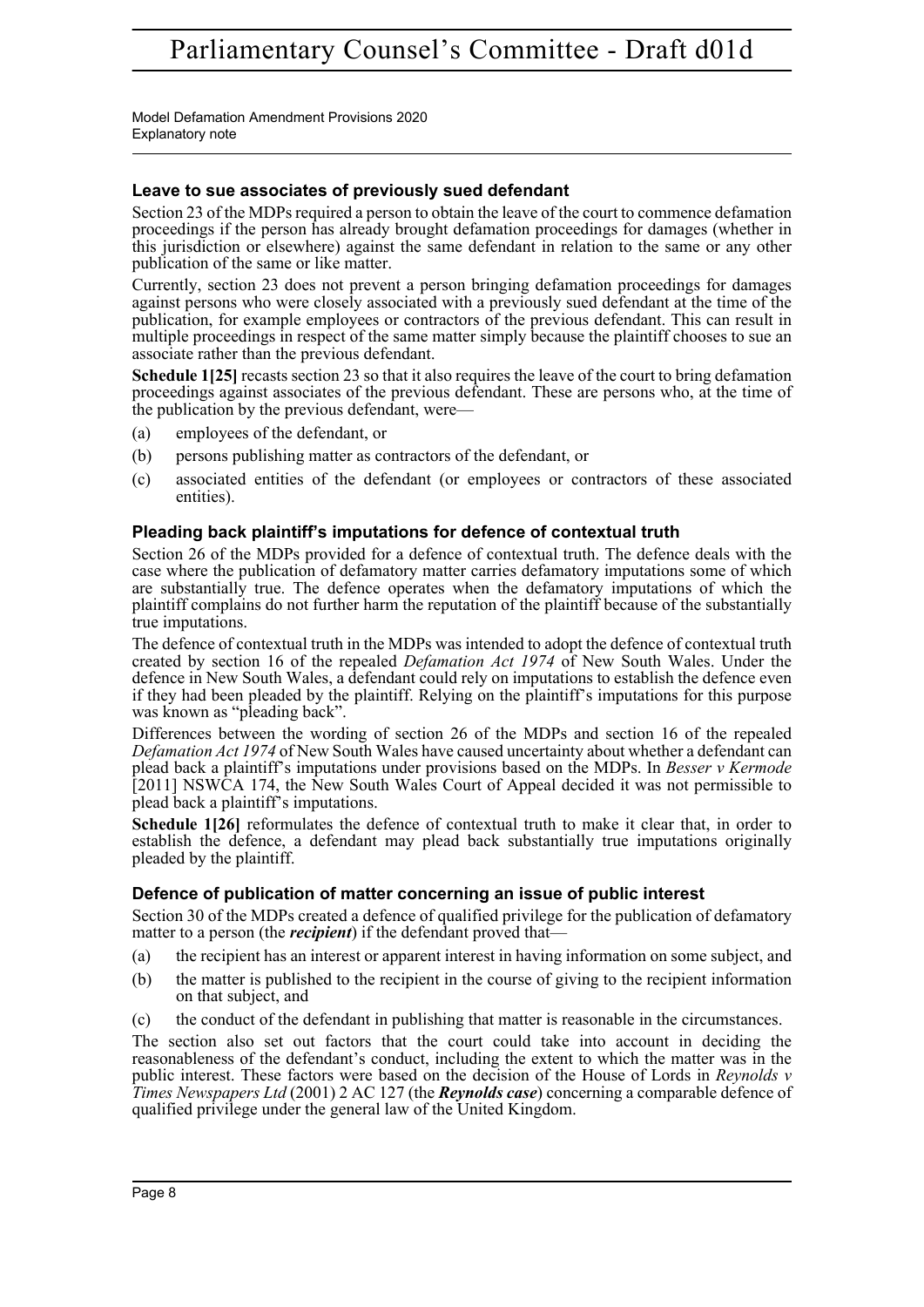Model Defamation Amendment Provisions 2020 Explanatory note

The general law in Australia at the time also recognised a similar, though narrower, defence of qualified privilege. In particular, there was case law that rejected the more liberal defence recognised in the Reynolds case. See, for example, *Amalgamated Television Services Pty Ltd v Marsden* [2002] NSWCA 419 at [1165]–[1170]. The defence at general law required a reciprocity of duty and interest, or community of interest, between publisher and recipients. It did not provide a defence for publication to the world at large.

The purpose of the defence under section 30 of the MDPs was to create a defence that extended to circumstances where there was not necessarily the reciprocity of duty and interest, or community of interest, between publisher and recipients required by the general law defence. However, section 30 has been largely unsuccessful in liberalising the approach taken by the courts to publications concerning issues that may be of public interest.

As the defence under section 30 is a defence of qualified privilege, it is defeated if the publication is made with malice. At general law, a publication of matter is actuated by malice if it is published for a purpose or with a motive that is foreign to the occasion that gives rise to the defence at issue. See *Robert v Bass* (2002) 212 CLR 1 at 30–33.

In addition, there is some uncertainty in those jurisdictions where jury trials are allowed about whether the defence under section 30 is a matter for the jury or the judicial officer to determine because of section 22 of the MDPs. See, for example, *Fairfax Media Publications Pty Ltd v Gayle; The Age Company Pty Ltd v Gayle; The Federal Capital Press of Australia Pty Ltd v Gayle* [2019] NSWCA 172. On one view, section 22(5)(b) preserves the position at general law that defences of qualified privilege are matters for the judicial officer rather than the jury even though the section generally requires defences to be determined by the jury.

Section 4 of the UK Defamation Act provides for a defence in defamation proceedings for the defendant to show that—

- (a) the statement complained of was, or formed part of, a statement on a matter of public interest, and
- (b) the defendant reasonably believed that publishing the statement complained of was in the public interest.

The statutory defence in the UK Defamation Act abolished the general law defence recognised in the Reynolds case. This was because the statutory defence was intended to codify the general law defence and pick up the case law applying to it. Consequently, the statutory defence does not set out relevant factors to be taken into account in determining whether the defence is established. Also, a ground for defeating the statutory defence (such as malice) is not specified.

**Schedule 1[27]** provides for a comparable defence to the defence in the UK Defamation Act. However, the defence differs from the defence in the UK Defamation Act in the following respects—

- (a) the provision recasts the language used in the defence in the UK Defamation Act (which refers to statements on a matter of public interest) to take into account the language used in the MDPs (which refers to the publication of defamatory matter),
- (b) the provision specifies some factors the court may take into account.

The purpose of these factors is to provide some non-exhaustive guidance to the court. Not all, or any, of these factors must be satisfied. They are not intended to operate as a checklist of relevant factors.

Whether the defence is established will be a matter for the jury in jurisdictions where jury trials are allowed.

One of the objects of the MDPs was to ensure that the law of defamation does not place unreasonable limits on freedom of expression and, in particular, on the publication and discussion of matters of public interest and importance. The new defence is aimed at promoting that object.

**Schedule 1[28]** recasts the factors that may be taken into account in determining whether the defence under section 30 is established so as to minimise duplication with the factors for the new public interest defence. As with the new public interest defence, the purpose of these factors is to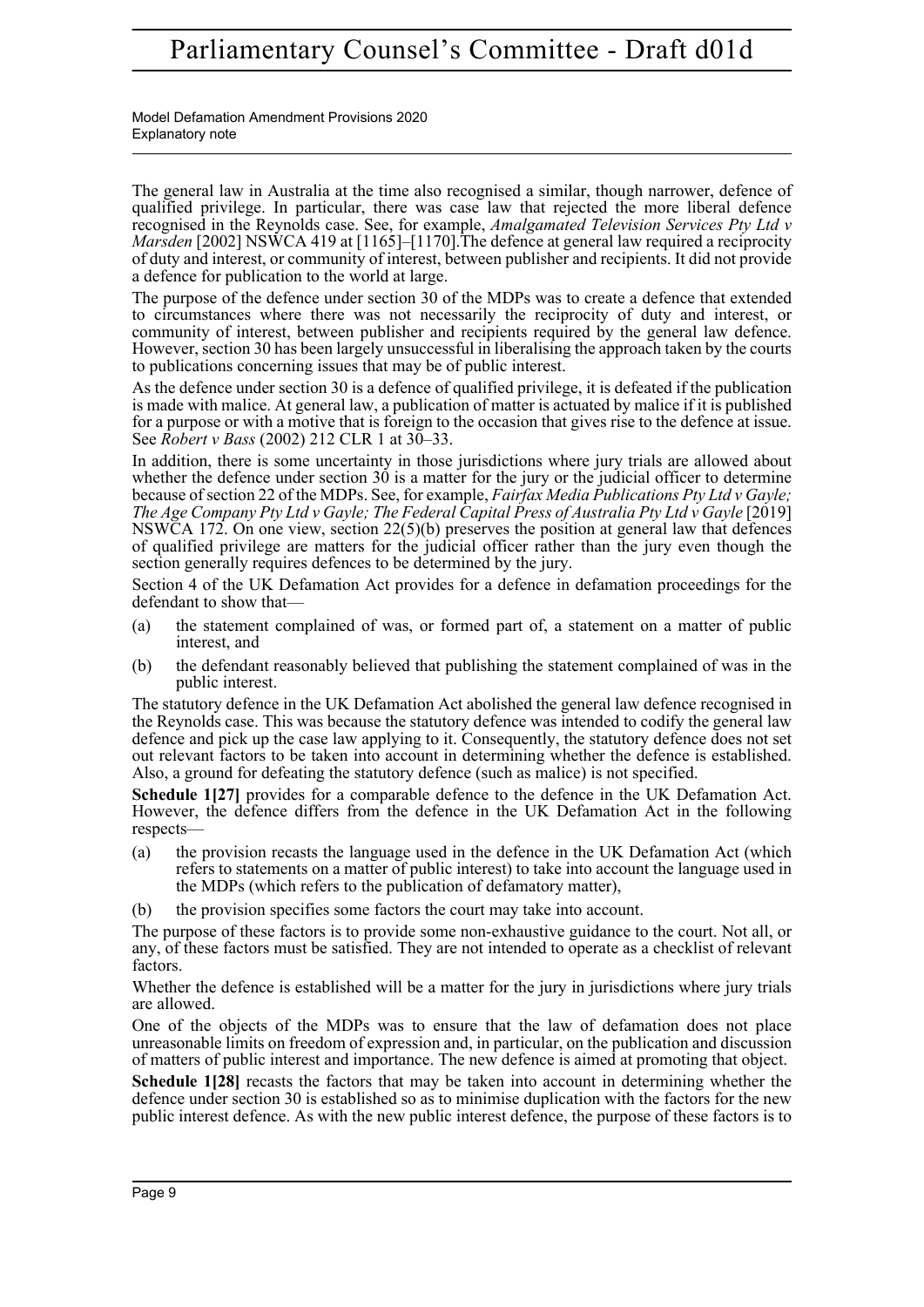Model Defamation Amendment Provisions 2020 Explanatory note

provide some non-exhaustive guidance to the court. Not all, or any, of these factors must be satisfied. They are not intended to operate as a checklist of relevant factors.

**Schedule 1[29]** makes it clear that whether the defence under section 30 is established will be a matter for the jury in jurisdictions where jury trials are allowed.

#### **Defences concerning scientific or academic peer review**

It is in the public interest for academics and scientists to be able to express their views freely, particularly if they have been subject to peer review.

Section 6 of the UK Defamation Act recognises this. It provides for a defence of qualified privilege for the publication of a defamatory statement in a scientific or academic journal if certain conditions are met (the *principal defence*). One of the conditions is that an independent review of the statement's scientific or academic merit was carried out by both the editor of the journal and one or more persons with expertise in the scientific or academic matter concerned.

Section 6 also provides for a defence in respect of assessments in the same journal about the statements and a defence for fair reports of the statements.

As the defences under the UK Defamation Act are defences of qualified privilege, they are defeated if the publication is made with malice.

**Schedule 1[30]** provides for comparable defences to the defences in the UK Defamation Act. The defences differ from the defences in the UK Defamation Act in the following respects—

- (a) the independent review of the defamatory matter's scientific or academic merit for the principal defence may be carried out either by the editor of the journal if the editor has relevant expertise or by one or more other persons with relevant expertise (rather than both as is the case under the UK Defamation Act),
- (b) the defences are not defences of qualified privilege,
- (c) the defences can be defeated if, and only if, the plaintiff proves that the defamatory matter or assessment was not published honestly for the information of the public or the advancement of education,
- (d) as a result, a publication made with malice does not necessarily defeat the defences.

#### **Proper material for defence of honest opinion**

Section 31 of the MDPs provided for a defendant to have a defence to the publication of defamatory matter if it is an expression of opinion that is in the public interest and based on proper material.

An opinion is based on proper material if it is based on material that—

- (a) is substantially true, or
- (b) was published on an occasion of absolute or qualified privilege (whether under the MDPs or at general law), or
- (c) was published on an occasion that attracted the protection of a defence under section 31 or section 28 or 29 of the MDPs.

There has been some uncertainty about how any material relied on needs to be referred to in a publication for the opinion to be based on proper material, particularly if the material is in electronic form or is common knowledge.

**Schedule 1[31]** requires the material to be—

- (a) set out in specific or general terms in the published matter, or
- (b) notorious, or
- (c) accessible from a reference, link or other access point included in the matter (for example, a hyperlink on a webpage), or
- (d) otherwise apparent from the context in which the matter is published.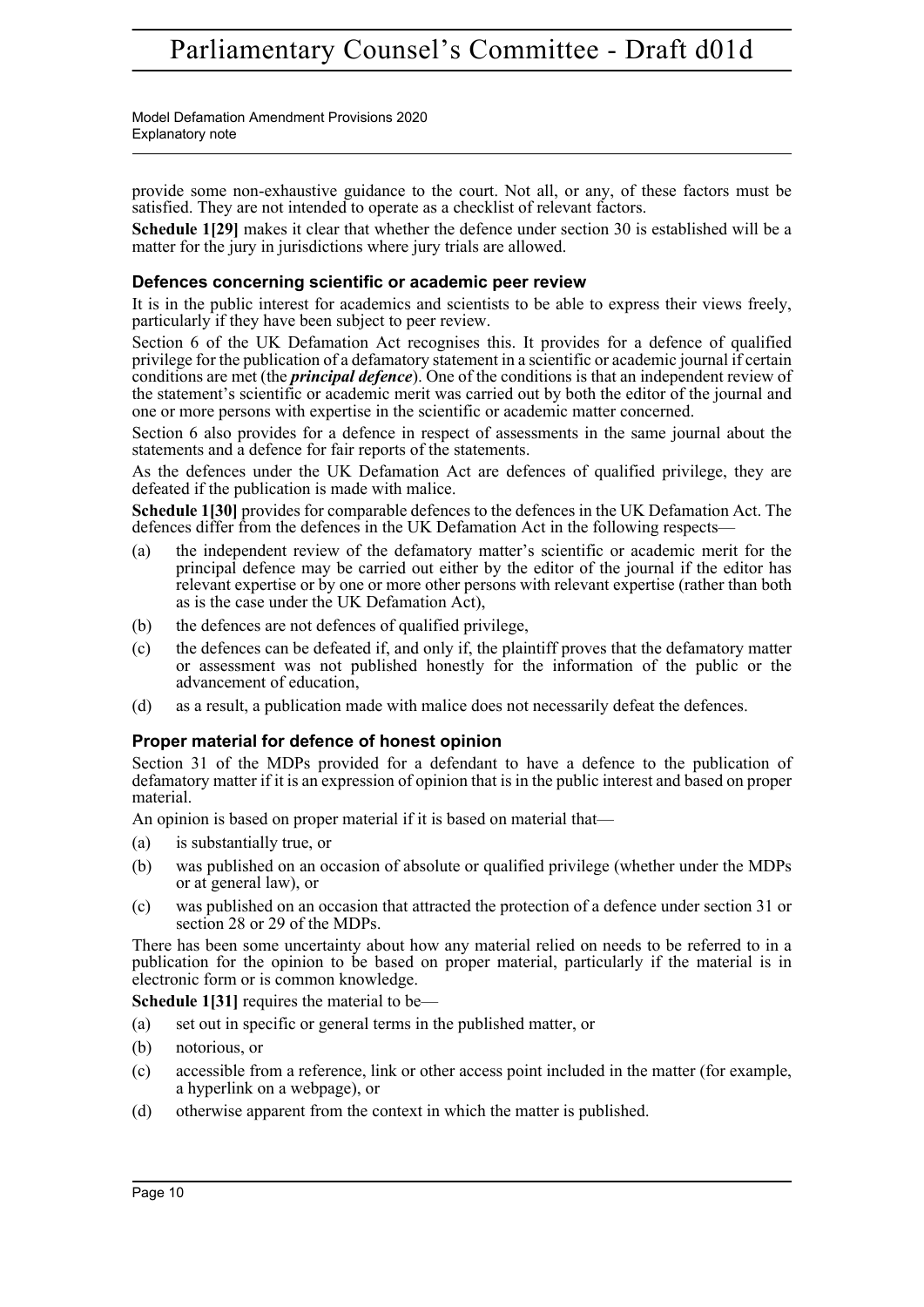Model Defamation Amendment Provisions 2020 Explanatory note

## **Maximum amount of damages for non-economic loss**

Section 35 of the MDPs provided for a maximum amount of damages that may be awarded for non-economic loss in defamation proceedings.

Damages for non-economic loss are aimed at providing compensatory damages to cover the intangible matters of consolation for hurt feelings, damage to reputation and the vindication of the plaintiff's reputation.

A court may order a greater amount than the maximum amount if, and only if, the court is satisfied that the circumstances of the publication of the defamatory matter to which the proceedings relate warrant an award of aggravated damages.

However, there have been inconsistent approaches concerning its effect.

One approach (which reflects the original purpose behind the provision) is that the section sets a scale or range of damages, with the maximum amount reserved for the worst kinds of damage even if the publication does not warrant an award of aggravated damages. See *Murray v Raynor* [2019] NSWCA 274 at [92] and [93].

The other view is that the maximum amount operates as a cap (rather than setting a scale or range) that can be set aside in circumstances where aggravated damages are warranted. See *Bauer Media Pty Ltd v Wilson (No 2)* [2018] VSCA 154.

The purpose behind specifying a maximum amount for non-economic loss was to ensure a level of parity with the award of other damages (for example, for personal injury) while still providing for appropriate compensation for this intangible loss. The purpose behind allowing aggravated damages was to enable additional compensation to be awarded if the conduct of the defendant exacerbated the plaintiff's loss.

Also, the current power of courts to award more than the maximum amount if aggravated damages are warranted has resulted in some cases in excessive damages for non-economic loss being awarded.

## **Schedule 1[33] and [34]**—

- (a) confirm that the maximum amount sets a scale or range rather than a cap, with the maximum amount to be awarded only in a most serious case, and
- (b) require awards of aggravated damages to be made separately to awards of damages for non-economic loss so that the scale or range for damages for non-economic loss continues to apply for non-economic loss even if aggravated damages are awarded.

## **Giving notices or other documents by email**

Section 44 of the MDPs allowed notices and other documents to be given for the purposes of the MDPs by sending them by facsimile transmission to the facsimile number of the person. However, provision was not made for sending them by any other electronic means.

**Schedule 1[35] and [37]** allow notices and other documents to be sent to an email address specified by the recipient for the giving or service of documents. **Schedule 1[36]** makes a consequential amendment to facilitate the insertion of the provisions.

## **Extension of limitation period and single publication rule**

Section 1 of Schedule 4.1 to the MDPs provided that an action for defamation must be brought by a plaintiff within 1 year running from the date of the publication of the matter complained of.

However, it required a court to extend this limitation period by a period of up to 3 years if satisfied that it was not reasonable in the circumstances for the plaintiff to have commenced an action in the 1-year period.

At general law, each publication of defamatory matter is a separate cause of action. Publication occurs when it is received in a communicable form by at least one third party. See *Dow Jones v Gutnick* (2002) 210 CLR 575 at 600. A third party is a person other than the person said to be defamed or the publisher's spouse. Section 8 of the MDPs restated the position at the general law that a person has a single cause of action for defamation in relation to the publication of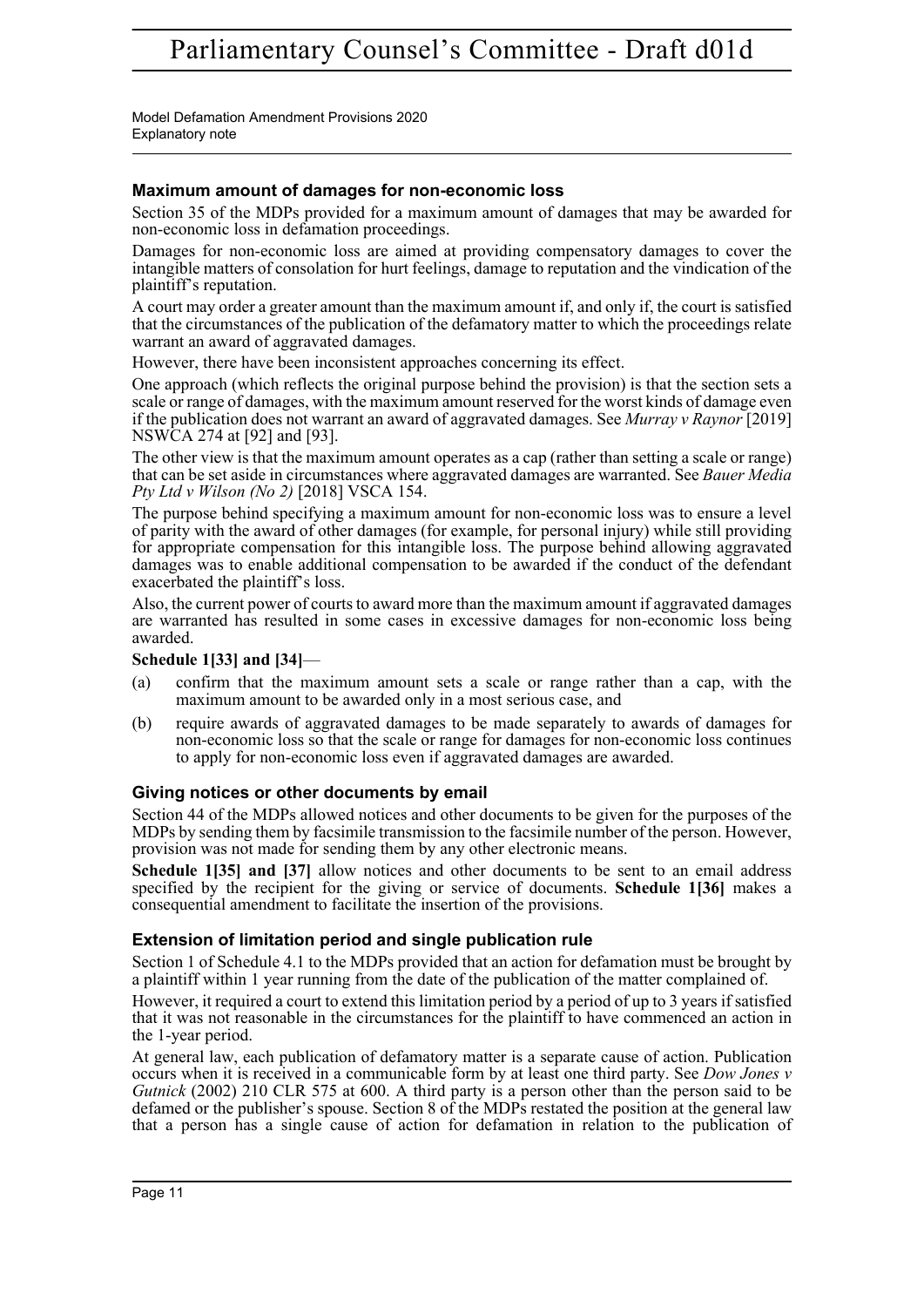Model Defamation Amendment Provisions 2020 Explanatory note

defamatory matter about the person even if more than one defamatory imputation is carried by the matter.

For publications on the Internet, publication occurs when a third party downloads the webpage concerned rather than when it is posted by the publisher. As result, it was held by the High Court in *Dow Jones v Gutnick* (2002) 210 CLR 575 that the law applicable to choosing the law to apply to an action for defamation is the law of the place it is downloaded rather than uploaded.

As webpages may be downloaded many thousands of times, this means there is a separate cause of action for each download and the limitation period applicable to each download will vary even though the same matter is involved. This may enable plaintiffs to circumvent the purpose behind the limitation period by relying on later downloads of the same matter, which may occur many years after the webpage was first uploaded.

Section 8 of UK Defamation Act has introduced a single publication rule for the purposes of the UK limitation period concerning actions for defamation. This rule applies if a person—

- (a) publishes a statement to the public (the *first publication*), and
- (b) subsequently publishes (whether or not to the public) that statement or a statement which is substantially the same.

The effect of the rule is that the date of the first publication will be treated as the start date for the limitation period for all of the publications except if the manner of a subsequent publication is materially different from the first publication.

The principal purpose behind the single publication rule is to ensure that the limitation period for actions for defamation continues to be effectual in connection with electronic publications.

Section 32A of the *Limitation Act 1980* of the United Kingdom (the *UK Limitation Act*) enables a court to allow an action for defamation to proceed if it appears to the court that it would be equitable to allow it to do so having regard to the degree to which-

- (a) the operation of the limitation period prejudices the plaintiff or any person whom the plaintiff represents, and
- (b) any decision of the court to allow it to proceed would prejudice the defendant or any person whom the defendant represents.

Section 32A also requires the court to look at all the circumstances of the case and, particularly, at certain specified matters.

**Schedule 1[41]** provides for a comparable provision to that in the UK Limitation Act for extending the limitation period for actions for defamation. The provision differs from the UK Limitation Act in the following respects—

- (a) the provision limits an extension to a maximum of 3 years from the date of publication,
- (b) the plaintiff must satisfy the court that it is just and reasonable to allow the action to proceed rather than equitable,
- (c) although the provision requires the court to have regard to all of the circumstances of the case and particularly to matters based on the UK Limitation Act, it does not require what is just and reasonable to be determined by reference to prejudice to the plaintiff or defendant or those whom they represent.

**Schedule 1[40]** makes a consequential amendment to remove the current requirement for the court to extend the limitation period if satisfied that it was not reasonable in the circumstances for the plaintiff to have commenced an action in the 1-year period.

In addition, it provides for the 1-year limitation period to be automatically extended by an additional period if a concerns notice is given to the proposed defendant on a day within the period of 56 days before the limitation period expires. The additional period is aimed at allowing the proposed defendant time to consider the concerns notice and the aggrieved person to consider any offer to make amends. It is calculated by subtracting from 56 days any days remaining after the concerns notice is given until the 1-year limitation period expires.

**Schedule 1[41]** also introduces a single publication rule based on the UK Defamation Act for determining when the limitation period commences for multiple publications. It differs from the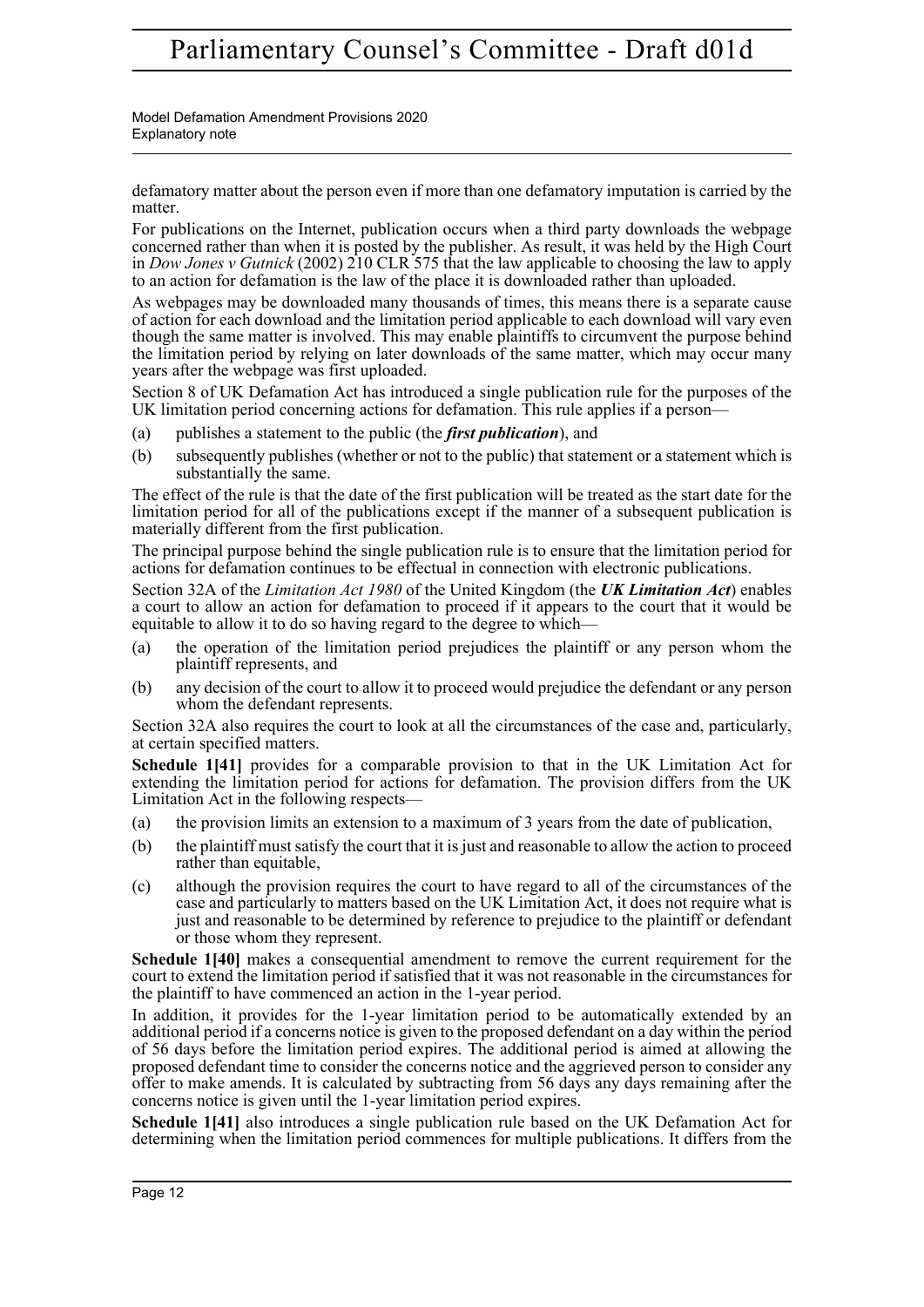Model Defamation Amendment Provisions 2020 Explanatory note

UK Defamation Act because it extends to subsequent publications of substantially the same matter by certain associates of the first publisher (such as employees and contractors) as well as to subsequent publications by the same publisher.

Finally, **Schedule 1[41]** provides for the commencement of the limitation period in relation to electronic publications to be determined by reference to when the publisher uploads it for access or sends it electronically rather than by reference to when it is downloaded or received. However, this change is limited to determining the commencement of the limitation period. Consequently, it does not change the law concerning when the elements for a cause of action for defamation are established or the choice of law for determining that cause of action.

## **Savings and transitional provisions**

**Schedule 1[39]** provides that an amendment made to the MDPs (other than one relating to the limitation period) applies only in relation to the publication of defamatory matter after the commencement of the amendment.

**Schedule 1[43]** provides for the provisions concerning the extension of the limitation period to apply only in relation to the publication of defamatory matter after the commencement of the provisions, subject to an exception.

The exception is for the single publication rule introduced by **Schedule 1[41]** to extend to subsequent publications occurring after the commencement of the provision inserting the rule even though the first publication occurred before the commencement.

**Schedule 1[38] and [42]** make consequential amendments to existing savings and transitional provisions to distinguish them from the new ones.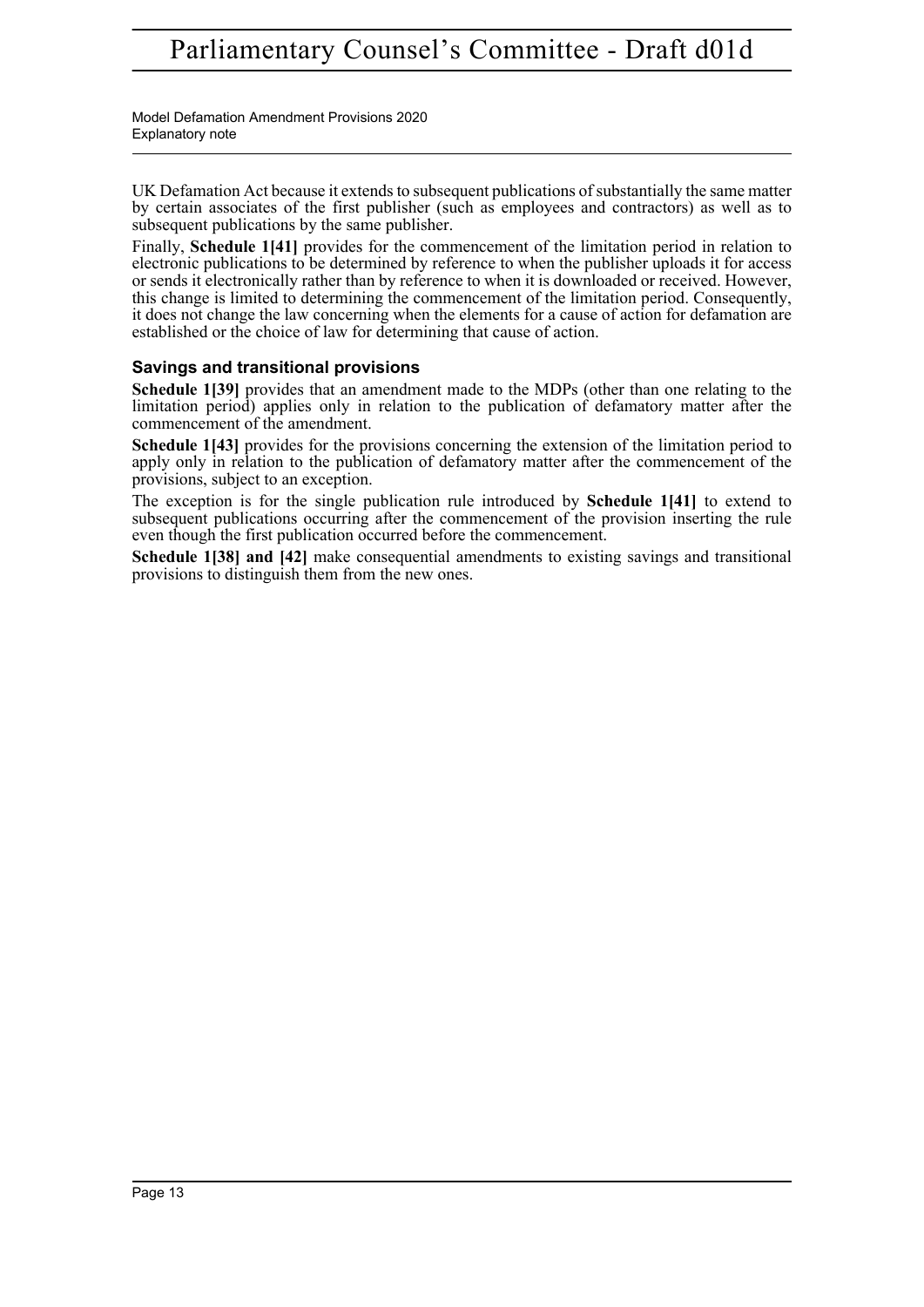# **Model Defamation Amendment Provisions 2020**

# **Contents**

| Page |
|------|
|      |
|      |
|      |
|      |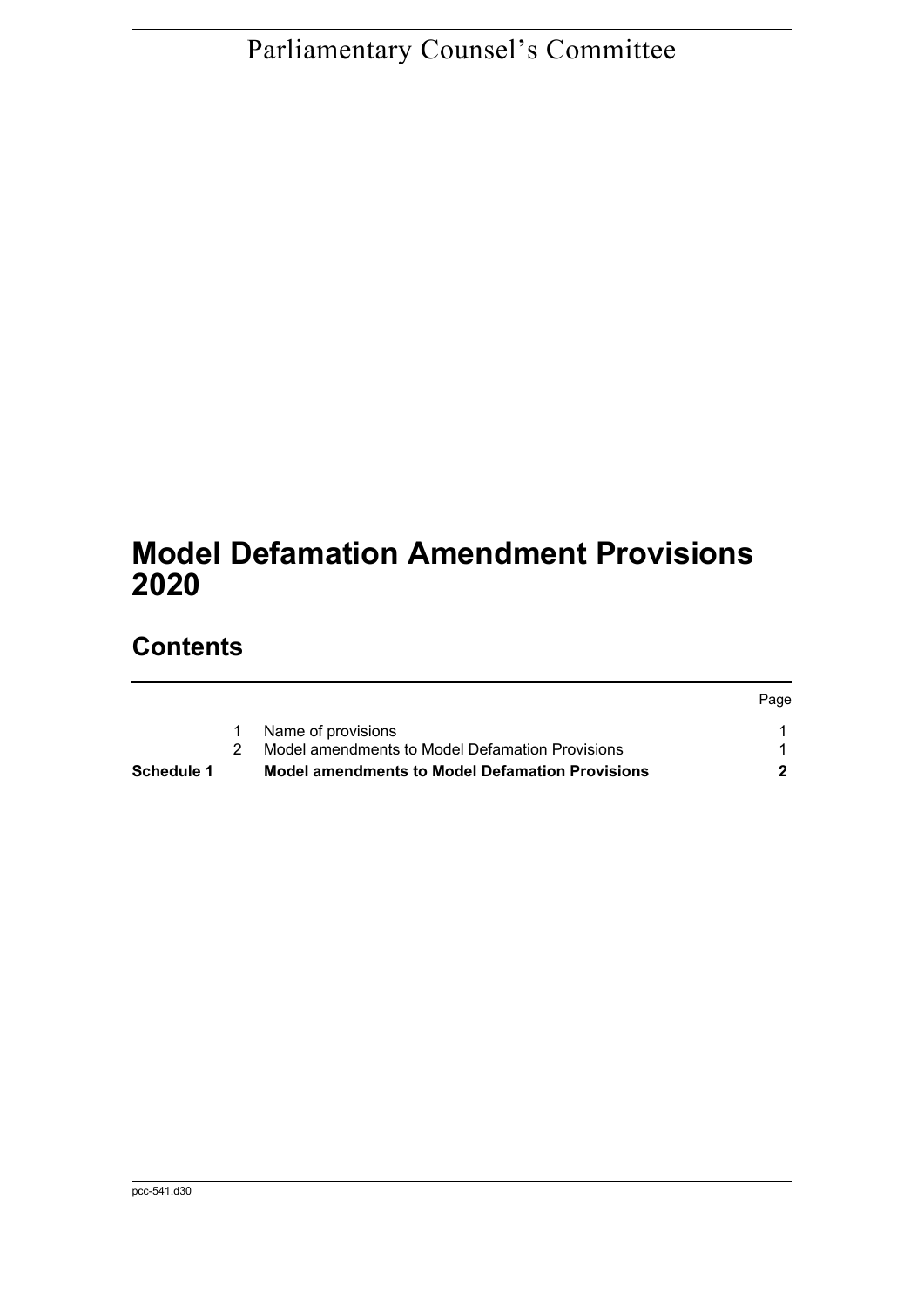Model Defamation Amendment Provisions 2020

#### <span id="page-14-0"></span>**1 Name of provisions**

These provisions are the *Model Defamation Amendment Provisions 2020*.

## <span id="page-14-1"></span>**2 Model amendments to Model Defamation Provisions**

Schedule 1 sets out the model amendments to the *Model Defamation Provisions*.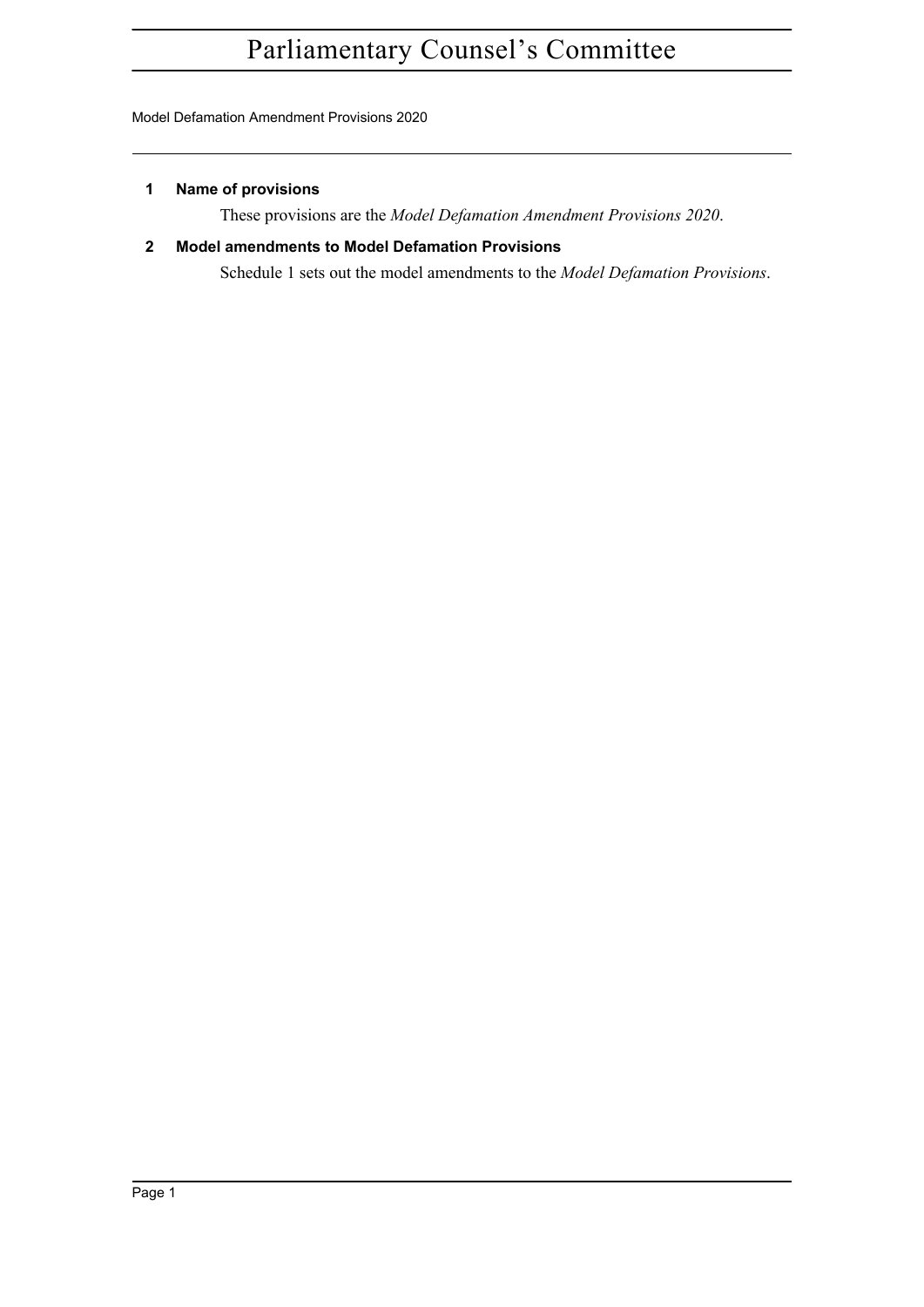Model Defamation Amendment Provisions 2020 Schedule 1 Model amendments to Model Defamation Provisions

## <span id="page-15-0"></span>**Schedule 1 Model amendments to Model Defamation Provisions**

#### **[1] Section 4 Definitions**

Insert in alphabetical order—

*applicable period* for an offer to make amends is defined by section 14. *associated entity* has the same meaning as in section 50AAA of the *Corporations Act 2001* of the Commonwealth.

*concerns notice* is defined by section 12A.

*excluded corporation* means an excluded corporation referred to in section 9. *further particulars notice* means a further particulars notice referred to in section  $\overline{1}2A(3)$ .

#### **[2] Section 9 Certain corporations do not have cause of action for defamation**

Omit section 9(2)(b). Insert instead—

(b) it has fewer than 10 employees and is not an associated entity of another corporation,

#### **[3] Section 9(4)**

Omit the subsection.

#### **[4] Section 9(6)**

Insert in alphabetical order—

*employee*, in relation to a corporation, includes any individual (whether or not an independent contractor) who is:

- engaged in the day to day operations of the corporation other than as a volunteer, and
- (b) subject to the control and direction of the corporation.

#### **[5] Section 10 No cause of action for defamation of, or against, deceased persons**

Insert at the end of the section (after renumbering the current provision as subsection  $(1)$ )—

(2) Subsection (1) does not prevent a court, if it considers it in the interests of justice to do so, from determining the question of costs for proceedings discontinued because of the subsection.

## **[6] Section 10A**

Insert after section 10—

## **10A Serious harm element of cause of action for defamation**

- (1) It is an element (the *serious harm element*) of a cause of action for defamation that the publication of defamatory matter about a person has caused, or is likely to cause, serious harm to the reputation of the person.
- (2) For the purposes of subsection (1), harm to the reputation of an excluded corporation is not serious harm unless it has caused, or is likely to cause, the corporation serious financial loss.
- (3) The judicial officer (and not the jury) in defamation proceedings is to determine whether the serious harm element is established. **Jurisdictional note.** The reference to a jury may be omitted in those jurisdictions that do not provide for jury trials for defamation proceedings.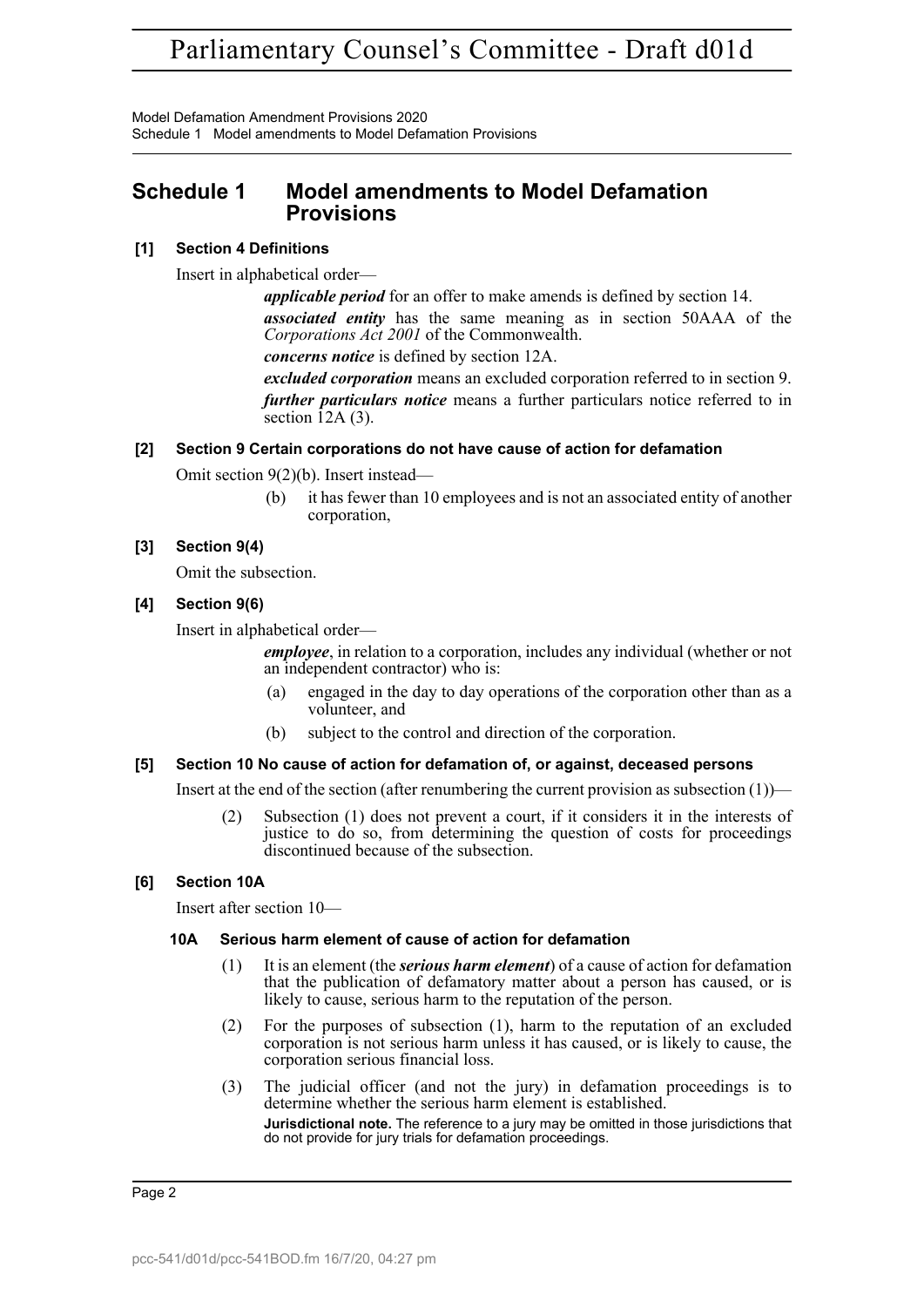Model Defamation Amendment Provisions 2020 Schedule 1 Model amendments to Model Defamation Provisions

- (4) Without limiting subsection (3), the judicial officer may (whether on the application of a party or on the judicial officer's own motion):
	- (a) determine whether the serious harm element is established at any time before the trial for the proceedings commences or during the trial, and
	- (b) make any orders the judicial officer considers appropriate concerning the determination of the issue (including dismissing the proceedings if satisfied the element is not established).
- (5) If a party applies for the serious harm element to be determined before the trial for the proceedings commences, the judicial officer is to determine the issue as soon as practicable before the trial commences unless satisfied that there are special circumstances justifying the postponement of the determination to a later stage of the proceedings (including during the trial).
- (6) The matters a judicial officer may take into account in deciding whether there are special circumstances for the purposes of subsection (5) include (but are not limited to) the following:
	- (a) the cost implications for the parties,
	- (b) the resources available to the court at the time,
	- (c) the extent to which establishing the serious harm element is linked to other issues for determination during the trial for the proceedings.
- (7) Without limiting subsection (5), the judicial officer may determine the serious harm element is not established on the pleadings without the need for further evidence if satisfied that the pleaded particulars are insufficient to establish the element.
- (8) Nothing in this section limits the powers that a judicial officer may have apart from this section to dismiss defamation proceedings (whether before or after the trial commences).

## **[7] Part 3, Division 1, heading**

Omit "**Offers**". Insert instead "**Concerns notices and offers**".

#### **[8] Section 12A**

Insert after section 12—

#### **12A Concerns notices**

- (1) For the purpose of this Act, a notice is a *concerns notice* if:
	- (a) the notice:
		- (i) is in writing, and
		- (ii) specifies the location where the matter in question can be accessed (for example, a webpage address), and
		- (iii) informs the publisher of the defamatory imputations that the aggrieved person considers are or may be carried about the aggrieved person by the matter in question (the *imputations of concern*), and
		- (iv) informs the publisher of the harm that the person considers to be serious harm to the person's reputation caused, or likely to be caused, by the publication of the matter in question, and
		- (v) for an aggrieved person that is an excluded corporation—also informs the publisher of the financial loss that the corporation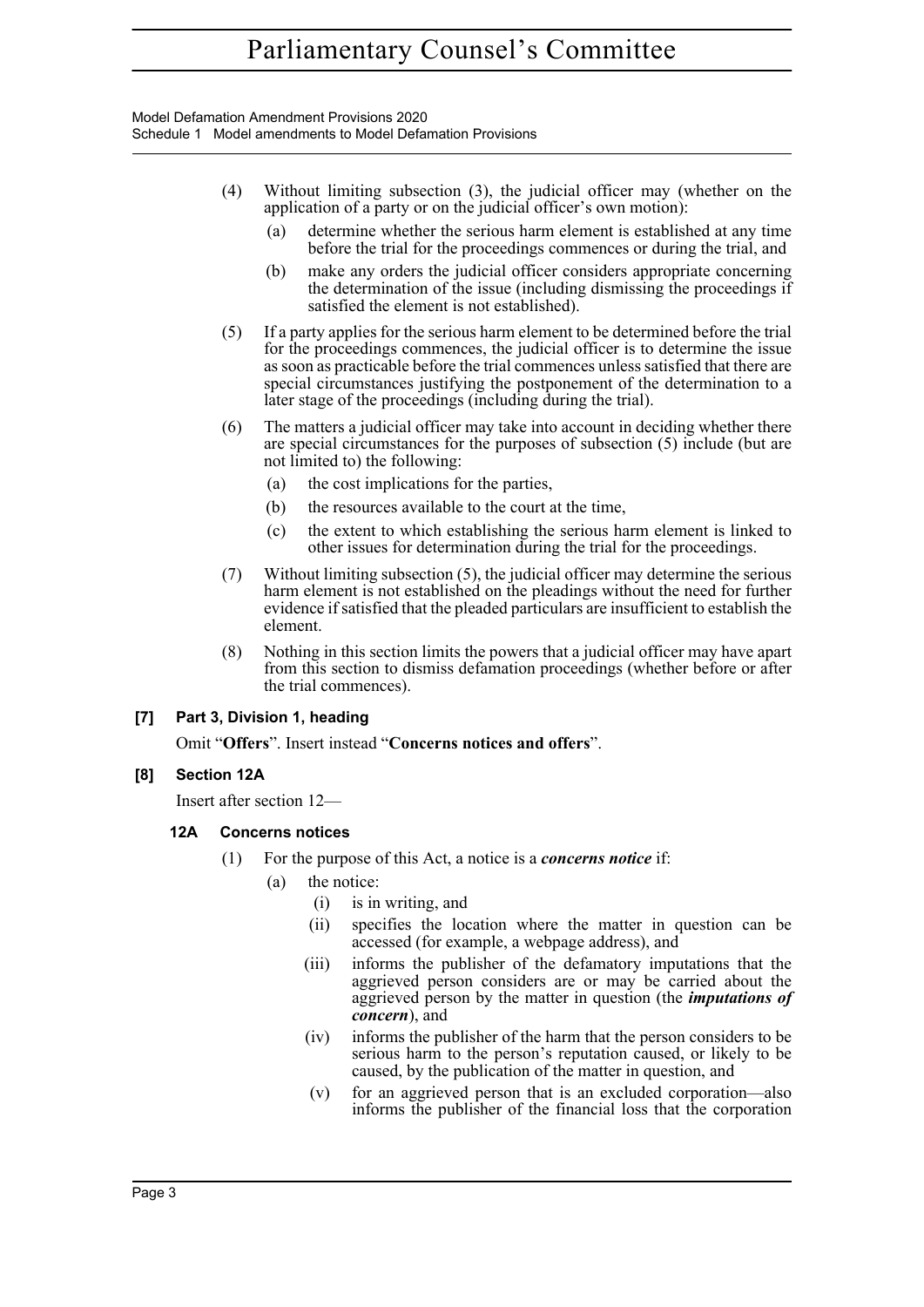Model Defamation Amendment Provisions 2020 Schedule 1 Model amendments to Model Defamation Provisions

> considers to be serious financial loss caused, or likely to be caused, by the publication of the matter in question, and

(b) a copy of the matter in question is, if practicable, provided to the publisher together with the notice.

**Note.** Section 12B requires a concerns notice to be given before proceedings for defamation can be commenced.

- (2) For the avoidance of doubt, a document that is required to be filed or lodged to commence defamation proceedings cannot be used as a concerns notice.
- (3) If a concerns notice fails to particularise adequately any of the information required by subsection (1) (a) (ii), (iii), (iv) or (v), the publisher may give the aggrieved person a written notice (a *further particulars notice*) requesting that the aggrieved person provide reasonable further particulars as specified in the further particulars notice about the information concerned.
- (4) An aggrieved person to whom a further particulars notice is given must provide the reasonable further particulars specified in the notice within 14 days (or any further period agreed by the publisher and aggrieved person) after being given the notice.
- (5) An aggrieved person who fails to provide the reasonable further particulars specified in a further particulars notice within the applicable period is taken not to have given the publisher a concerns notice for the purposes of this section.

#### **[9] Section 12B**

Insert before section 13—

#### **12B Defamation proceedings cannot be commenced without concerns notice**

- (1) An aggrieved person cannot commence defamation proceedings unless:
	- (a) the person has given the proposed defendant a concerns notice in respect of the matter concerned, and
	- (b) the imputations to be relied on by the person in the proposed proceedings were particularised in the concerns notice, and
	- (c) the applicable period for an offer to make amends has elapsed.
- (2) Subsection (1) (b) does not prevent reliance on:
	- (a) some, but not all, of the imputations particularised in a concerns notice, or
	- (b) imputations that are substantially the same as those particularised in a concerns notice.
- (3) The court may grant leave for proceedings to be commenced despite non-compliance with subsection  $(1)$  (c), but only if the proposed plaintiff satisfies the court:
	- (a) the commencement of proceedings after the end of the applicable period for an offer to make amends contravenes the limitation law, or
	- (b) it is just and reasonable to grant leave.
- (4) The commencement of proceedings contravenes the limitation law for the purposes of subsection  $(3)$  (a) if the proceedings could not be commenced after the end of the applicable period for an offer to make amends because the court will have ceased to have power to extend the limitation period.
- (5) In this section: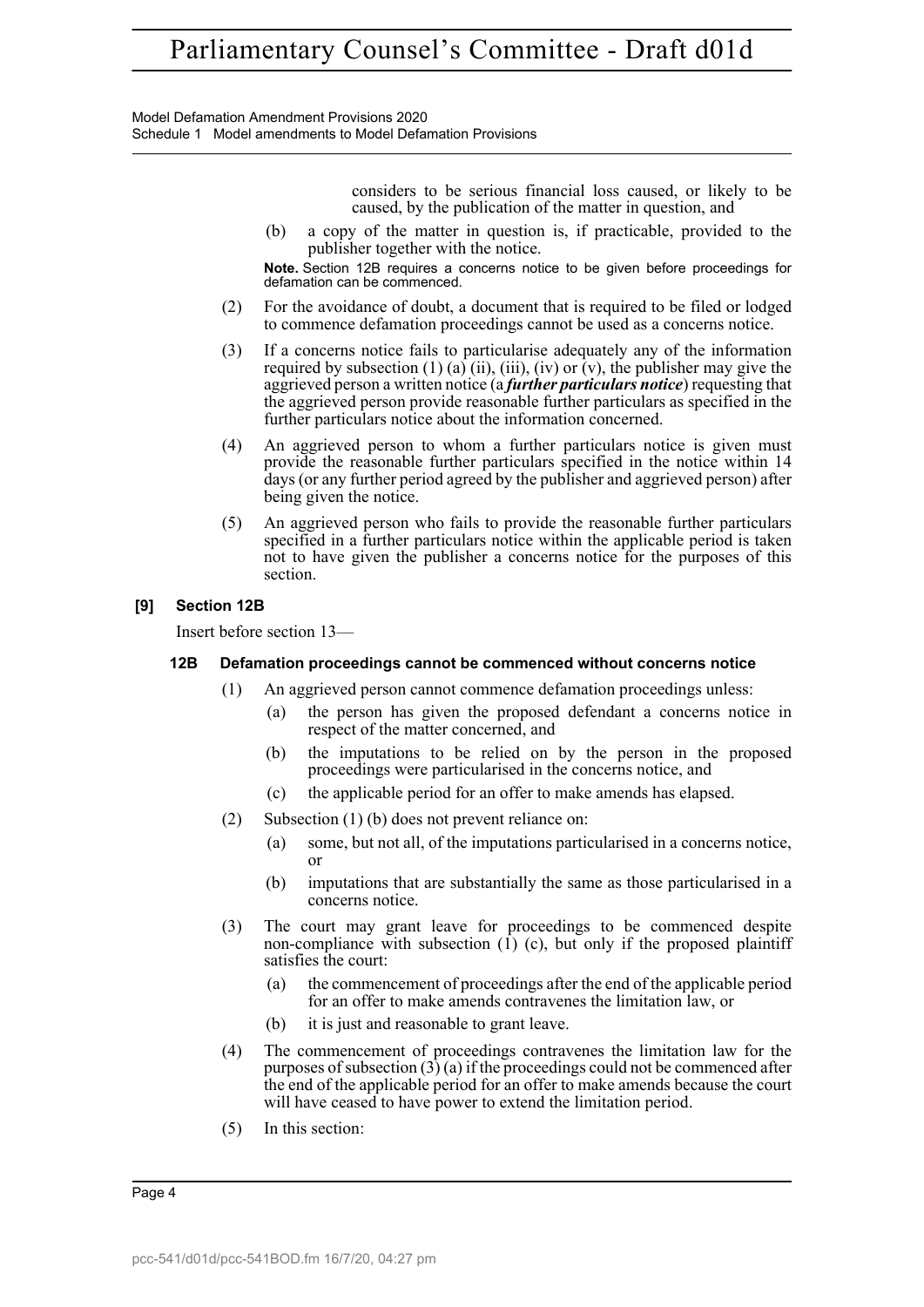Model Defamation Amendment Provisions 2020 Schedule 1 Model amendments to Model Defamation Provisions

> *limitation law* means [*insert reference to provisions of statute of limitations*]\*. **Jurisdictional note.** Each jurisdiction is to insert a reference to the provisions of its limitation statute corresponding to Schedule 4.1 to these Provisions.

#### **[10] Section 14 When offer to make amends may be made**

Omit section 14(1)(a). Insert instead—

(a) the applicable period for an offer to make amends has expired, or

## **[11] Section 14(2) and (3)**

Omit section 14(2)–(5). Insert instead—

- (2) For the purposes of this Act, the *applicable period* for an offer to make amends is:
	- (a) if the aggrieved person has provided further particulars in response to a further particulars notice about a concerns notice after 14 days have elapsed since the concerns notice was given—14 days since the publisher was given the further particulars, or
	- (b) in any other case—28 days since the publisher was given a concerns notice by the aggrieved person.
- (3) If a publisher gives more than one further particulars notice, subsection (2) (a) applies only in respect of the first notice.

## **[12] Section 15 Content of offer to make amends**

Insert after section  $15(1)(b)$ —

(b1) must provide for the offer to be open for acceptance for at least 28 days commencing on the day the offer is made, and

## **[13] Section 15(1)(d)**

Insert ", or a clarification of or additional information about," after "reasonable correction of".

## **[14] Section 15(1)(f)**

Omit "offer, and". Insert instead "offer."

## **[15] Section 15(1)(g)**

Omit the paragraph.

#### **[16] Section 15(1A)**

Insert after section 15(1)—

- $(1A)$  In addition to the matters referred to in subsection  $(1)$ , an offer to make amends may include any other kind of offer, or particulars of any other action taken by the publisher, to redress the harm sustained by the aggrieved person because of the matter in question, including (but not limited to):
	- (a) an offer to publish, or join in publishing, an apology in relation to the matter in question or, if the offer is limited to any particular defamatory imputations, the imputations to which the offer is limited, or
	- (b) if the matter has been published on a website or any other electronically accessible location—an offer to remove the matter from the website or location, or
	- (c) an offer to pay compensation for any economic or non-economic loss of the aggrieved person, or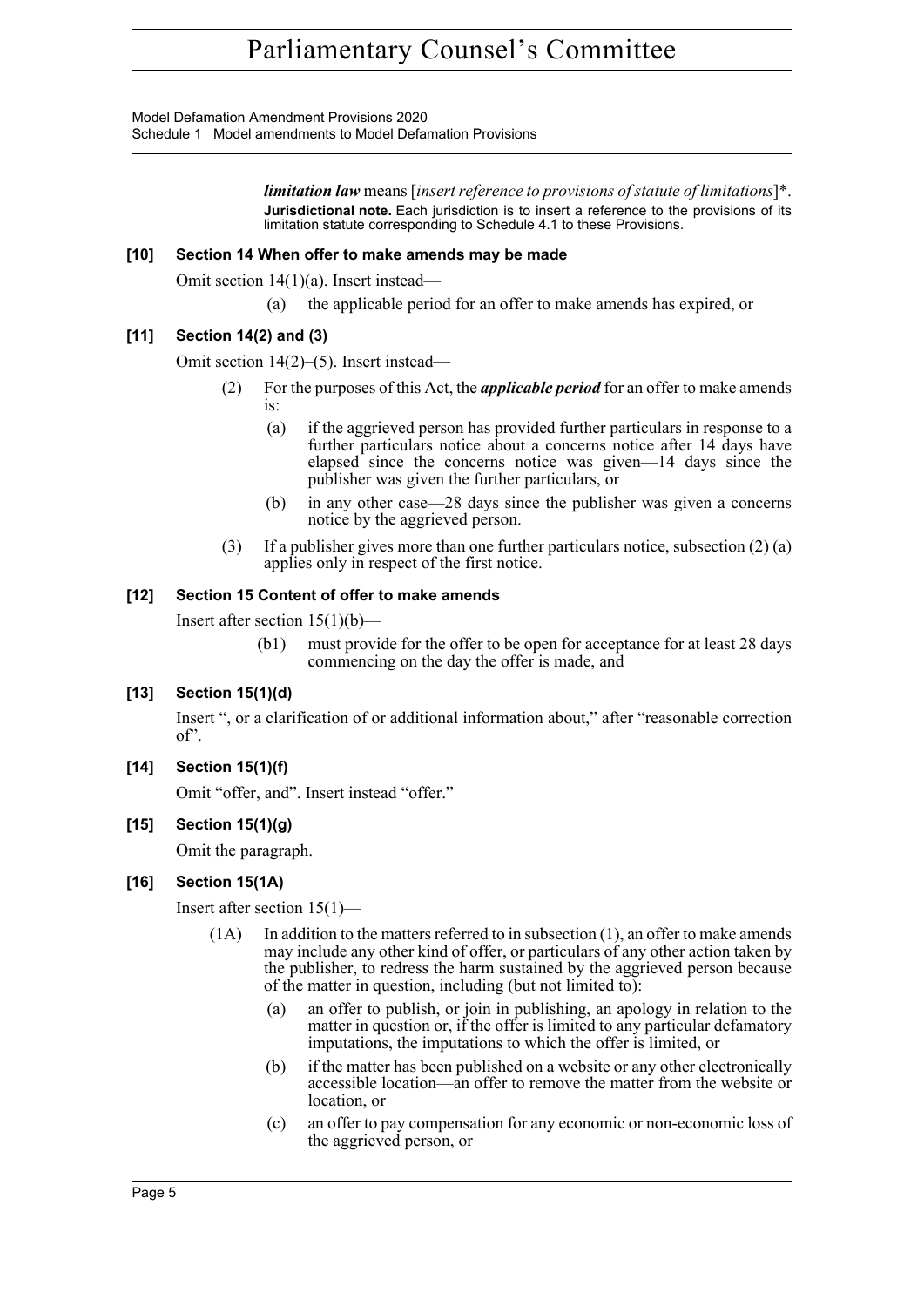Model Defamation Amendment Provisions 2020 Schedule 1 Model amendments to Model Defamation Provisions

> (d) the particulars of any correction or apology made, or action taken, before the date of the offer.

## **[17] Section 15(2)**

Omit "subsection  $(1)$   $(g)$   $(ii)$ ". Insert instead "subsection  $(1A)$   $(c)$ ".

#### **[18] Section 18 Effect of failure to accept reasonable offer to make amends**

Omit section 18(1)(a). Insert instead—

(a) the publisher made the offer as soon as reasonably practicable after the publisher was given a concerns notice in respect of the matter (and, in any event, within the applicable period for an offer to make amends), and

#### **[19] Section 18(1)(b)**

Omit "at any time before the trial".

#### **[20] Section 18(3)**

Insert after section 18(2)—

Despite section 22 (2), the judicial officer (and not the jury) in defamation proceedings tried by jury is to determine whether a defence under this section is established.

**Jurisdictional note.** Each jurisdiction that provides for jury trials for defamation proceedings is to enact the above subsection.

#### **[21] Section 21 Election for defamation proceedings to be tried by jury**

Insert after section 21(1)—

- (1A) Without limiting subsection (1), a court may order that defamation proceedings are not to be tried by jury if:
	- (a) the trial requires a prolonged examination of records, or
	- (b) the trial involves any technical, scientific or other issue that cannot be conveniently considered and resolved by a jury.

#### **[22] Section 21(3) and (4)**

Omit section 21(3). Insert instead—

- (3) An election may be revoked only:
	- (a) with the consent of all the parties to the proceedings, or
	- (b) if all the parties do not consent, with the leave of the court.
- (4) The court may, on the application of a party to the proceedings, grant leave for the purposes of subsection  $(3)$  (b) only if satisfied it is in the interests of justice for the election to be revoked.

#### **[23] Section 22 Roles of judicial officers and juries in defamation proceedings**

Omit "officer." from section 22(5)(b). Insert instead "officer, or".

#### **[24] Section 22(5)(c)**

Insert after section  $22(5)(b)$ —

(c) requires or permits a jury to determine any issue that another provision of this Act requires a judicial officer to determine.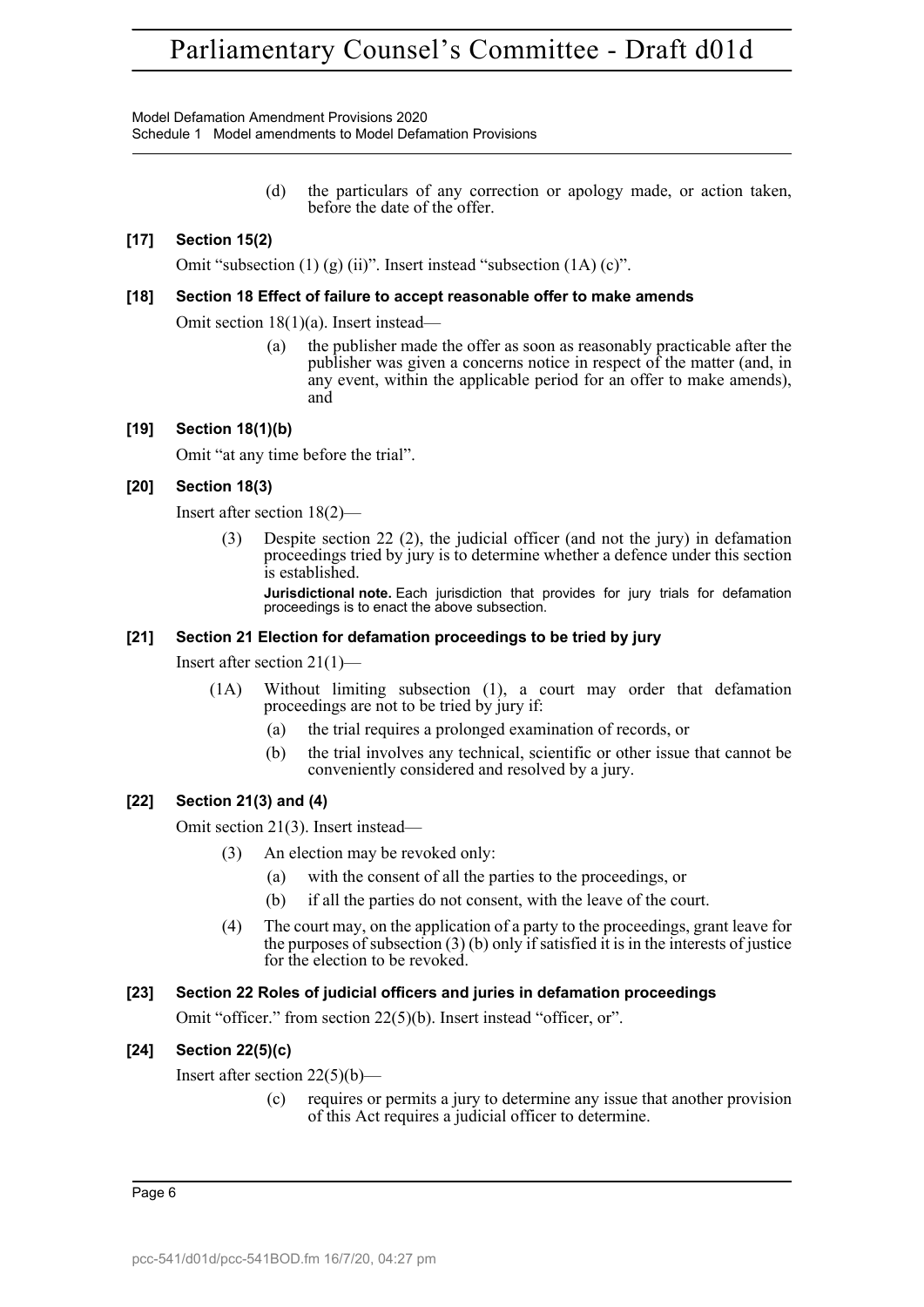Model Defamation Amendment Provisions 2020 Schedule 1 Model amendments to Model Defamation Provisions

## **[25] Section 23**

Omit the section. Insert instead—

#### **23 Leave required for multiple proceedings in relation to publication of same defamatory matter**

- (1) This section applies to a person who has brought defamation proceedings for damages, whether in this jurisdiction or elsewhere, against a person (a *previous defendant*) in relation to the publication of a matter.
- (2) The person may not bring further defamation proceedings for damages against a previous defendant or an associate of a previous defendant in relation to the same or any other publication of the same or like matter, except with the leave of the court in which the further proceedings are to be brought.
- (3) A person is an *associate of a previous defendant* if, at the time of the publication to which the previous defamation proceedings related, the person was:
	- (a) an employee of the defendant, or
	- (b) a person publishing matter as a contractor of the defendant, or
	- (c) an associated entity of the defendant (or an employee or contractor of the associated entity).

## **[26] Section 26**

Omit the section. Insert instead—

#### **26 Defence of contextual truth**

- (1) It is a defence to the publication of defamatory matter if the defendant proves that:
	- (a) the matter carried one or more imputations that are substantially true (*contextual imputations*), and
	- (b) any defamatory imputations of which the plaintiff complains that are not contextual imputations and are also carried by the matter do not further harm the reputation of the plaintiff because of the substantial truth of the contextual imputations.
- (2) The contextual imputations on which the defendant may rely to establish the defence include imputations of which the plaintiff complains.

## **[27] Section 29A**

Insert after section 29—

## **29A Defence of publication of matter concerning issue of public interest**

- (1) It is a defence to the publication of defamatory matter if the defendant proves that:
	- (a) the matter concerns an issue of public interest, and
	- (b) the defendant reasonably believed that the publication of the matter was in the public interest.
- (2) In determining whether the defence is established, a court must take into account all of the circumstances of the case.
- (3) Without limiting subsection (2), the court may take into account the following factors to the extent the court considers them applicable in the circumstances: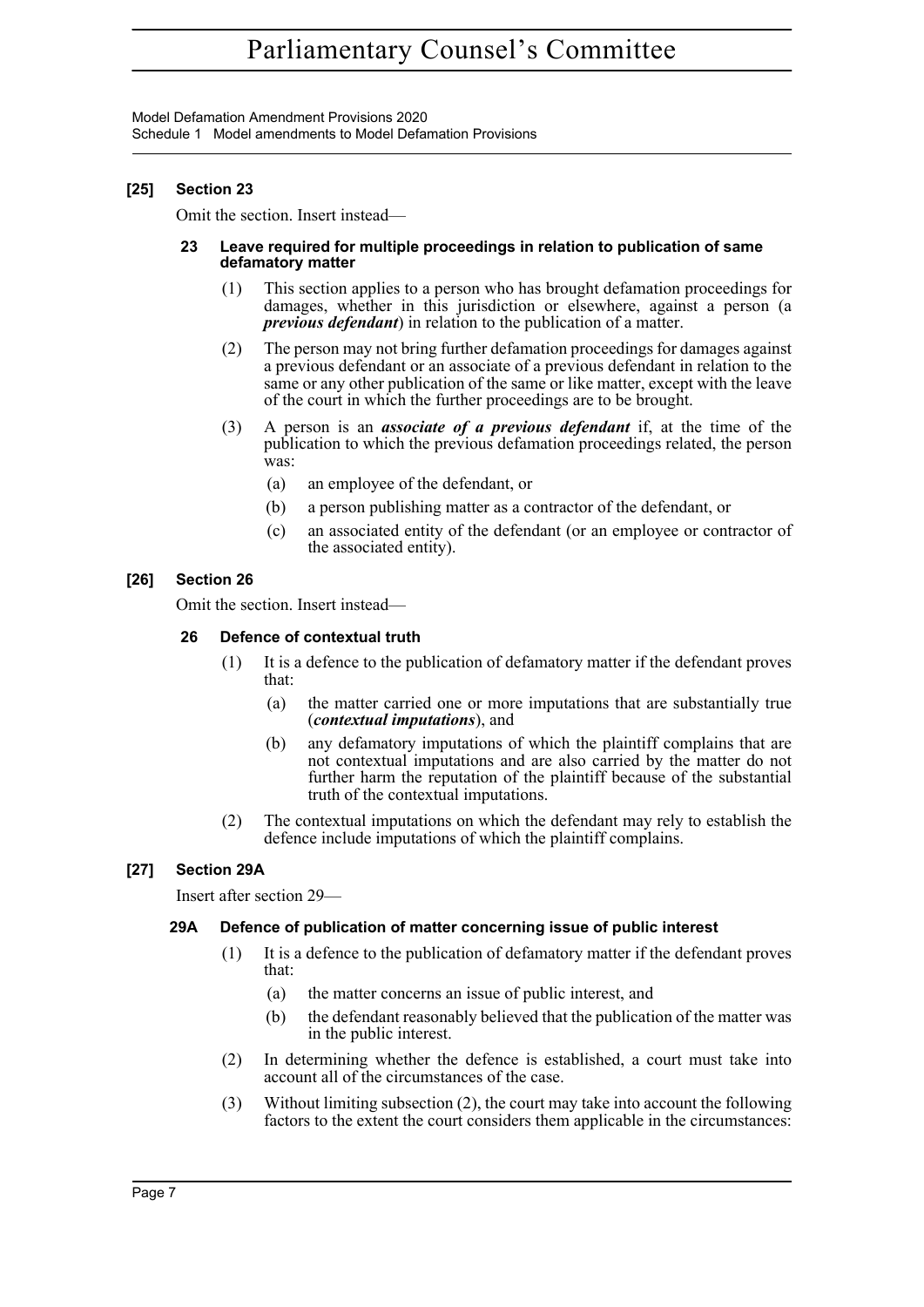Model Defamation Amendment Provisions 2020 Schedule 1 Model amendments to Model Defamation Provisions

- (a) the seriousness of any defamatory imputation carried by the matter published,
- (b) the extent to which the matter published distinguishes between suspicions, allegations and proven facts,
- (c) the extent to which the matter published relates to the performance of the public functions or activities of the person,
- (d) whether it was in the public interest in the circumstances for the matter to be published expeditiously,
- (e) the sources of the information in the matter published, including the integrity of the sources,
- (f) if a source of the information in the matter published is a person whose identity is being kept confidential, whether there is good reason for the person's identity to be kept confidential (including, for example, to comply with an applicable professional code or standard),
- (g) whether the matter published contained the substance of the person's side of the story and, if not, whether a reasonable attempt was made by the defendant to obtain and publish a response from the person,
- (h) any other steps taken to verify the information in the matter published,
- (i) the importance of freedom of expression in the discussion of issues of public interest.
- (4) Subsection (3) does not:
	- (a) require each factor referred to in the subsection to be taken into account, or
	- (b) limit the matters that the court may take into account.
- (5) Without affecting the application of section 22 to other defences, the jury (and not the judicial officer) in defamation proceedings tried by jury is to determine whether a defence under this section is established.

**Jurisdictional note.** Each jurisdiction that provides for jury trials for defamation proceedings is to enact the above subsection.

#### **[28] Section 30 Defence of qualified privilege for provision of certain information**

Omit section 30(3). Insert instead—

- (3) In determining for the purposes of subsection (1) whether the conduct of the defendant in publishing matter about a person is reasonable in the circumstances, a court may take into account the following factors to the extent the court considers them applicable in the circumstances:
	- (a) the seriousness of any defamatory imputation carried by the matter published,
	- (b) the extent to which the matter published distinguishes between suspicions, allegations and proven facts,
	- (c) the nature of the business environment in which the defendant operates,
	- (d) whether it was appropriate in the circumstances for the matter to be published expeditiously,
	- (e) any other steps taken to verify the information in the matter published.
- (3A) Subsection (3) does not:
	- (a) require each factor referred to in the subsection to be taken into account, or
	- (b) limit the matters that the court may take into account.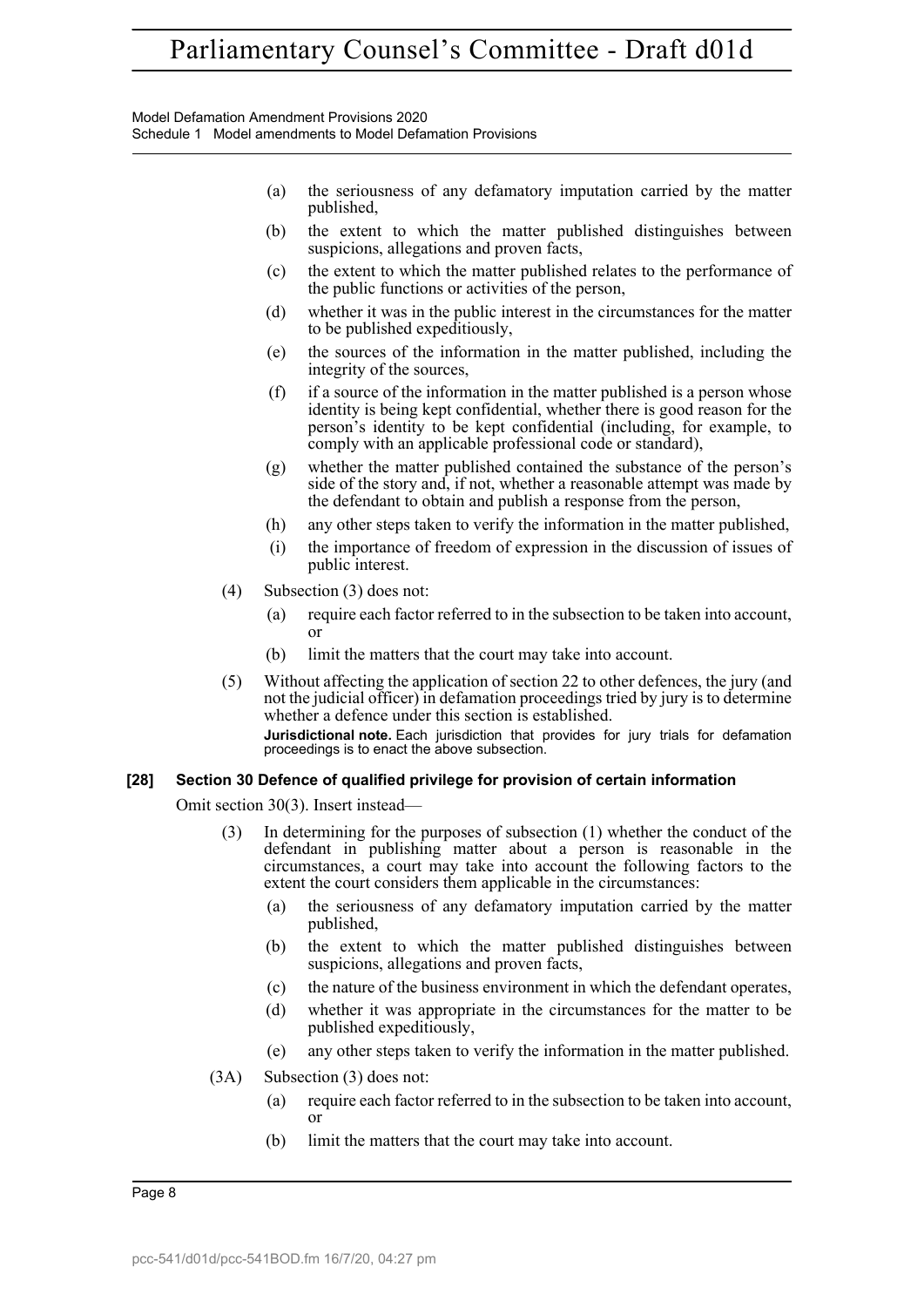Model Defamation Amendment Provisions 2020 Schedule 1 Model amendments to Model Defamation Provisions

> (3B) It is not necessary to prove that the matter published concerned an issue of public interest to establish the defence of qualified privilege under subsection (1).

#### **[29] Section 30(6)**

Insert after section 30(5)—

(6) Without affecting the application of section 22 to other defences, the jury (and not the judicial officer) in defamation proceedings tried by jury is to determine whether a defence under this section is established.

**Jurisdictional note.** Each jurisdiction that provides for jury trials for defamation proceedings is to enact the above subsection.

#### **[30] Section 30A**

Insert after section 30—

#### **30A Defence of scientific or academic peer review**

- (1) It is a defence to the publication of defamatory matter if the defendant proves that:
	- (a) the matter was published in a scientific or academic journal (whether published in electronic form or otherwise), and
	- (b) the matter relates to a scientific or academic issue, and
	- (c) an independent review of the matter's scientific or academic merit was carried out before the matter was published in the journal by:
		- (i) the editor of the journal if the editor has expertise in the scientific or academic issue concerned, or
		- (ii) one or more persons with expertise in the scientific or academic issue concerned.
- (2) If there is a defence to the publication of defamatory matter in a scientific or academic journal because of subsection (1), there is also a defence to the publication of any assessment of the matter in the same journal if the defendant proves that:
	- (a) the assessment was written by one or more of the persons who carried out the independent review of the matter, and
	- (b) the assessment was written in the course of that review.
- (3) It is a defence to the publication of defamatory matter if the defendant proves that the matter was contained in a fair summary of, or fair extract from, a matter or assessment for which there is a defence because of subsection (1) or (2).
- (4) If a journal has more than one editor, a reference in this section to the editor of the journal is to be read as a reference to the editor or editors who were responsible for deciding to publish the matter concerned.
- (5) A defence established under this section is defeated if, and only if, the plaintiff proves that the defamatory matter or assessment was not published honestly for the information of the public or the advancement of education.

#### **[31] Section 31 Defences of honest opinion**

Omit section 31(5). Insert instead—

(5) For the purposes of this section, an opinion is *based on proper material* if: (a) the material on which it is based is: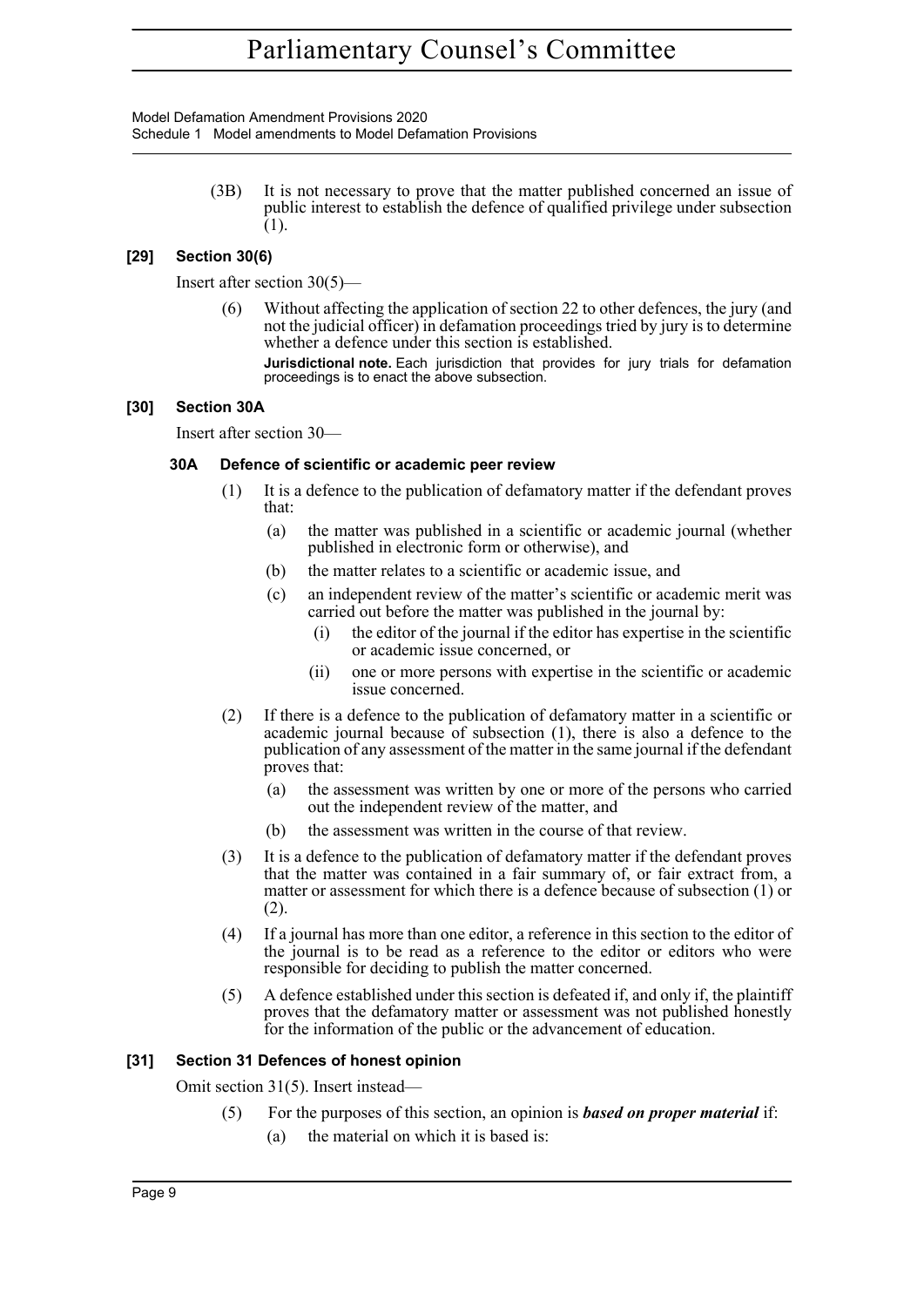Model Defamation Amendment Provisions 2020 Schedule 1 Model amendments to Model Defamation Provisions

- (i) set out in specific or general terms in the published matter, or
- (ii) notorious, or
- (iii) accessible from a reference, link or other access point included in the matter (for example, a hyperlink on a webpage), or
- (iv) otherwise apparent from the context in which the matter is published, and
- (b) the material:
	- (i) is substantially true, or
	- (ii) was published on an occasion of absolute or qualified privilege (whether under this Act or at general law), or
	- (iii) was published on an occasion that attracted the protection of a defence under this section or section 28 or 29.

## **[32] Section 33 Defence of triviality**

Omit the section.

#### **[33] Section 35 Damages for non-economic loss limited**

Omit "Unless the court orders otherwise under subsection (2), the" in section 35(1). Insert instead "The".

#### **[34] Section 35(2)–(2B)**

Omit section 35(2). Insert instead—

- (2) The maximum damages amount is to be awarded only in a most serious case.
- (2A) Subsection (1) does not limit the court's power to award aggravated damages if an award of aggravated damages is warranted in the circumstances.
- (2B) An award of aggravated damages is to be made separately to any award of damages for non-economic loss to which subsection (1) applies.

#### **[35] Section 44 Giving of notices and other documents**

Insert after section  $44(1)(a)(iii)$ —

(iv) sending it by email to an email address specified by the person for the giving or service of documents, or

## **[36] Section 44(1)(b)(ii)**

Omit "corporate.". Insert instead "corporate, or"

## **[37] Section 44(1)(b)(iii)**

Insert after section  $44(1)(b)(ii)$ —

(iii) sending it by email to an email address specified by the body corporate for the giving or service of documents.

## **[38] Section 49, heading**

Insert "**for when Act originally enacted**" after "**provisions**".

## **[39] Section 50**

Insert after section 49—

Page 10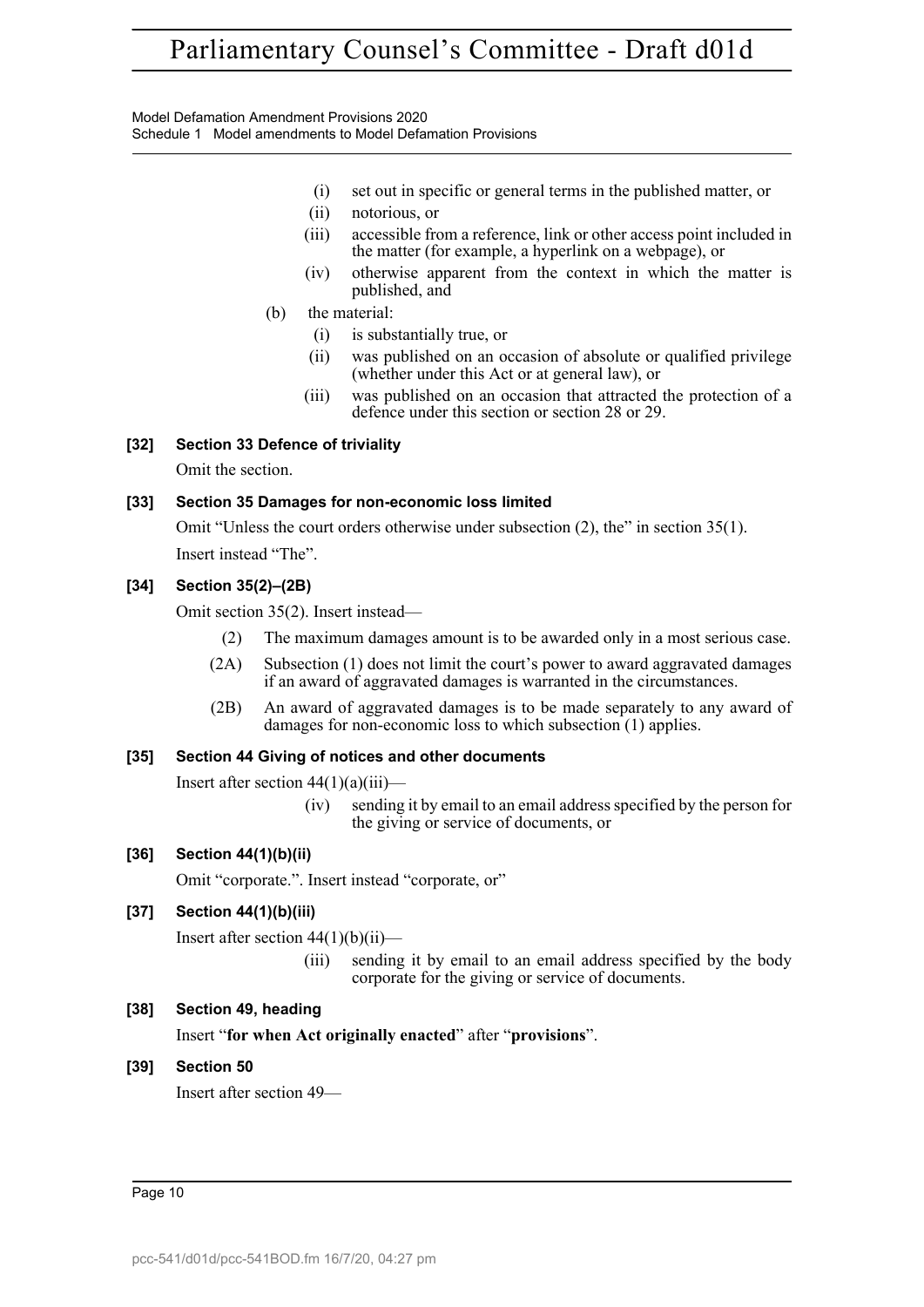Model Defamation Amendment Provisions 2020 Schedule 1 Model amendments to Model Defamation Provisions

#### **50 Savings and transitional provisions for 2020 amendments**

An amendment made to this Act by the *Model Defamation Amendment Provisions 2020* applies only in relation to the publication of defamatory matter after the commencement of the amendment.

**Jurisdictional note.** This provision is to be inserted in the appropriate location by each jurisdiction with reference to the name of the amending Act enacted to give effect to the *Model Defamation Amendment Provisions 2020*.

#### **[40] Schedule 4 Amendment of other Acts**

Omit section 1(2) in Schedule 4.1. Insert instead—

- (2) The 1-year limitation period referred to in subsection (1) is taken to have been extended as provided by subsection (3) if a concerns notice is given to the proposed defendant on a day (the *notice day*) within the period of 56 days before the limitation period expires.
- (3) The limitation period is extended for an additional period of 56 days minus any days remaining after the notice day until the 1-year limitation period expires. **Example.** Assume a concerns notice is given 7 days before the limitation period expires. This means that there are 6 days left after the notice day before the period expires. Consequently, this subsection would operate to extend the limitation period by 56 minus 6 days, that is, 50 days.
- (4) In this section:

*concerns notice* has the same meaning as in the *Defamation Act 2005*. **Jurisdictional note.** Each jurisdiction is to insert the name of its defamation legislation in the definition.

*date of publication*, in relation to the publication of matter in electronic form, means the day on which the matter was first uploaded for access or sent electronically to a recipient.

#### **[41] Schedule 4.1**

Insert after section 1—

#### **1A Single publication rule**

- (1) This section applies if:
	- (a) a person (the *first publisher*) publishes matter to the public that is alleged to be defamatory (the *first publication*), and
	- (b) the first publisher or an associate of the first publisher subsequently publishes (whether or not to the public) matter that is substantially the same.
- (2) Any cause of action for defamation against the first publisher or an associate of the first publisher in respect of the subsequent publication is to be treated as having accrued on the date of the first publication for the purposes of determining when:
	- (a) the limitation period applicable under section 1 begins, or
	- (b) the 3-year period referred to in section 1B (2) begins.
- (3) Subsection (2) does not apply in relation to the subsequent publication if the manner of that publication is materially different from the manner of the first publication.
- (4) In determining whether the manner of a subsequent publication is materially different from the manner of the first publication, the considerations to which the court may have regard include (but are not limited to):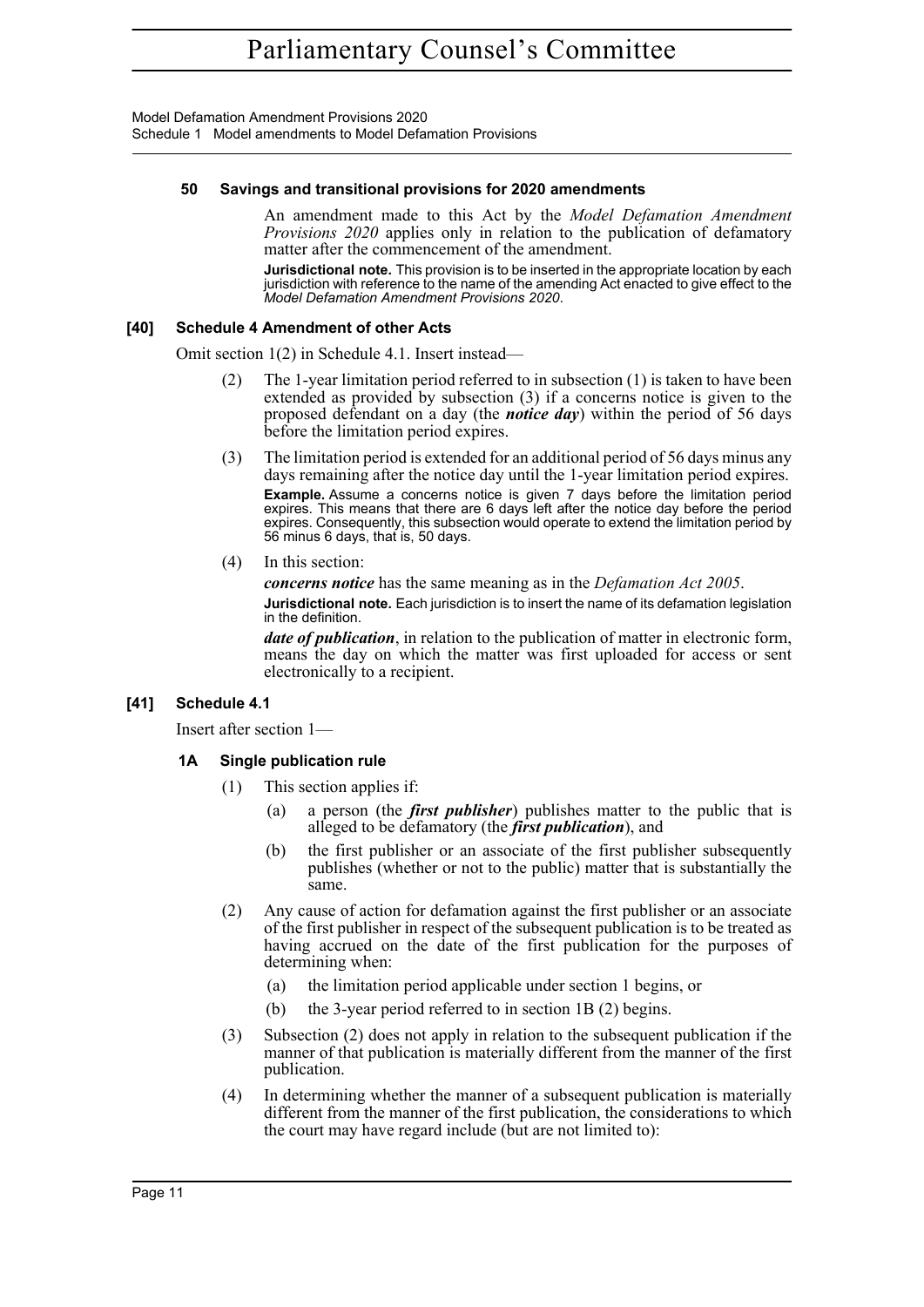Model Defamation Amendment Provisions 2020 Schedule 1 Model amendments to Model Defamation Provisions

- (a) the level of prominence that a matter is given, and
- (b) the extent of the subsequent publication.
- (5) This section does not limit the power of a court under section 1B to extend the limitation period applicable under section 1.

#### (6) In this section:

*associate* of a first publisher means:

- (a) an employee of the publisher, or
- (b) a person publishing matter as a contractor of the publisher, or
- (c) an associated entity (within the meaning of section 50AAA of the *Corporations Act 2001* of the Commonwealth) of the publisher (or an employee or contractor of the associated entity).

*date of first publication*, in relation to the publication of matter in electronic form, means the day on which the matter was first uploaded for access or sent electronically to a recipient.

*public* includes a section of the public.

#### **1B Extension of limitation period**

- (1) A person claiming to have a cause of action for defamation may apply to the court for an order extending the limitation period applicable under section 1 for the cause of action.
- (2) The court may extend the limitation period to a period of up to 3 years running from the date of the alleged publication of the matter if the plaintiff satisfies the court that it is just and reasonable to allow an action to proceed.
- (3) In determining whether to extend the limitation period, the court is to have regard to all of the circumstances of the case and in particular to:
	- (a) the length of, and the reasons for, the plaintiff's delay, and
	- (b) if a reason for the delay was that some or all of the facts relevant to the cause of action became known to the plaintiff after the limitation period expired:
		- (i) the day on which the facts became known to the plaintiff, and
		- (ii) the extent to which the plaintiff acted promptly and reasonably once the plaintiff knew whether or not the facts might be capable of giving rise to an action, and
	- (c) the extent, having regard to the delay, to which relevant evidence is likely to be unavailable or less cogent than if the action had been brought within the limitation period.

#### **1C Effect of limitation law concerning electronic publications on other laws**

- (1) This section applies in respect of any requirement under section 1 or 1A for the date of publication of a matter in electronic form to be determined by reference to the day on which the matter was first uploaded for access or sent electronically to a recipient.
- (2) A requirement to which this section applies is relevant only for the purpose of determining when a limitation period begins and for no other purpose.
- (3) Without limiting subsection (2), a requirement to which this section applies is not relevant for:
	- (a) establishing whether there is a cause of action for defamation, or
	- (b) the choice of law to be applied for a cause of action for defamation.